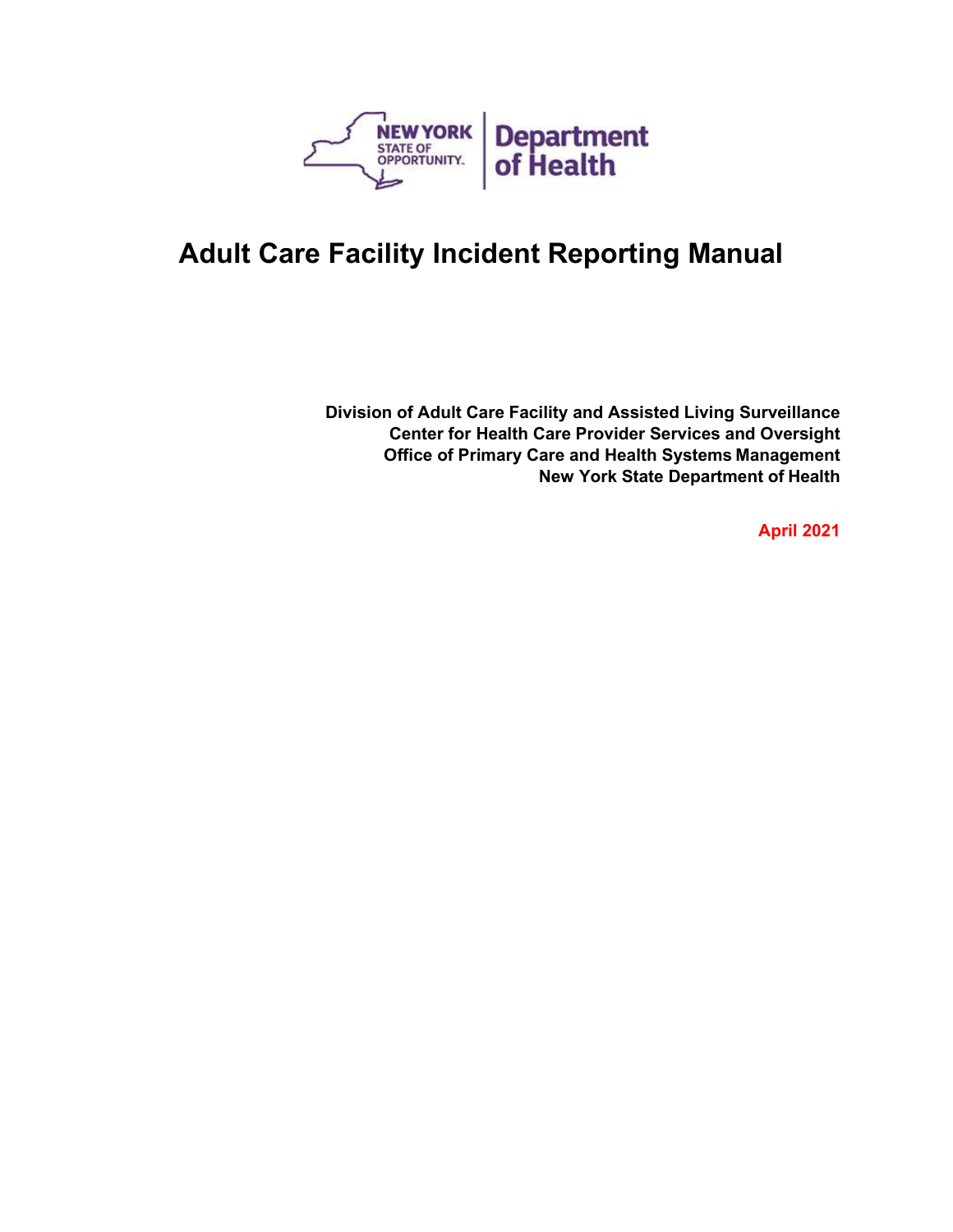# **Table of Contents**

| А.                                                                                            |  |
|-----------------------------------------------------------------------------------------------|--|
| B <sub>1</sub>                                                                                |  |
| 1.                                                                                            |  |
| 2.                                                                                            |  |
| 3.                                                                                            |  |
| C.                                                                                            |  |
| 1.                                                                                            |  |
| 2.                                                                                            |  |
| 3.                                                                                            |  |
| SECTION II: INCIDENT CATEGORIES AND REPORTING SCENARIOS WITH QUESTIONS AND                    |  |
| A.                                                                                            |  |
| <b>B.</b>                                                                                     |  |
| 1.                                                                                            |  |
| 2.                                                                                            |  |
| 3.                                                                                            |  |
| $\boldsymbol{4}$ .                                                                            |  |
| C.                                                                                            |  |
| 1.                                                                                            |  |
| 2.                                                                                            |  |
| 3.                                                                                            |  |
| Attempted Suicide or Death or Injury Related to Suicide, Restraints, Equipment or Death<br>4. |  |
| 5.                                                                                            |  |
| D.                                                                                            |  |
| $\mathbf{1}$                                                                                  |  |
| 2.                                                                                            |  |
|                                                                                               |  |
|                                                                                               |  |
| А.                                                                                            |  |
| Β.                                                                                            |  |
| C.                                                                                            |  |
| D.                                                                                            |  |
| Е.                                                                                            |  |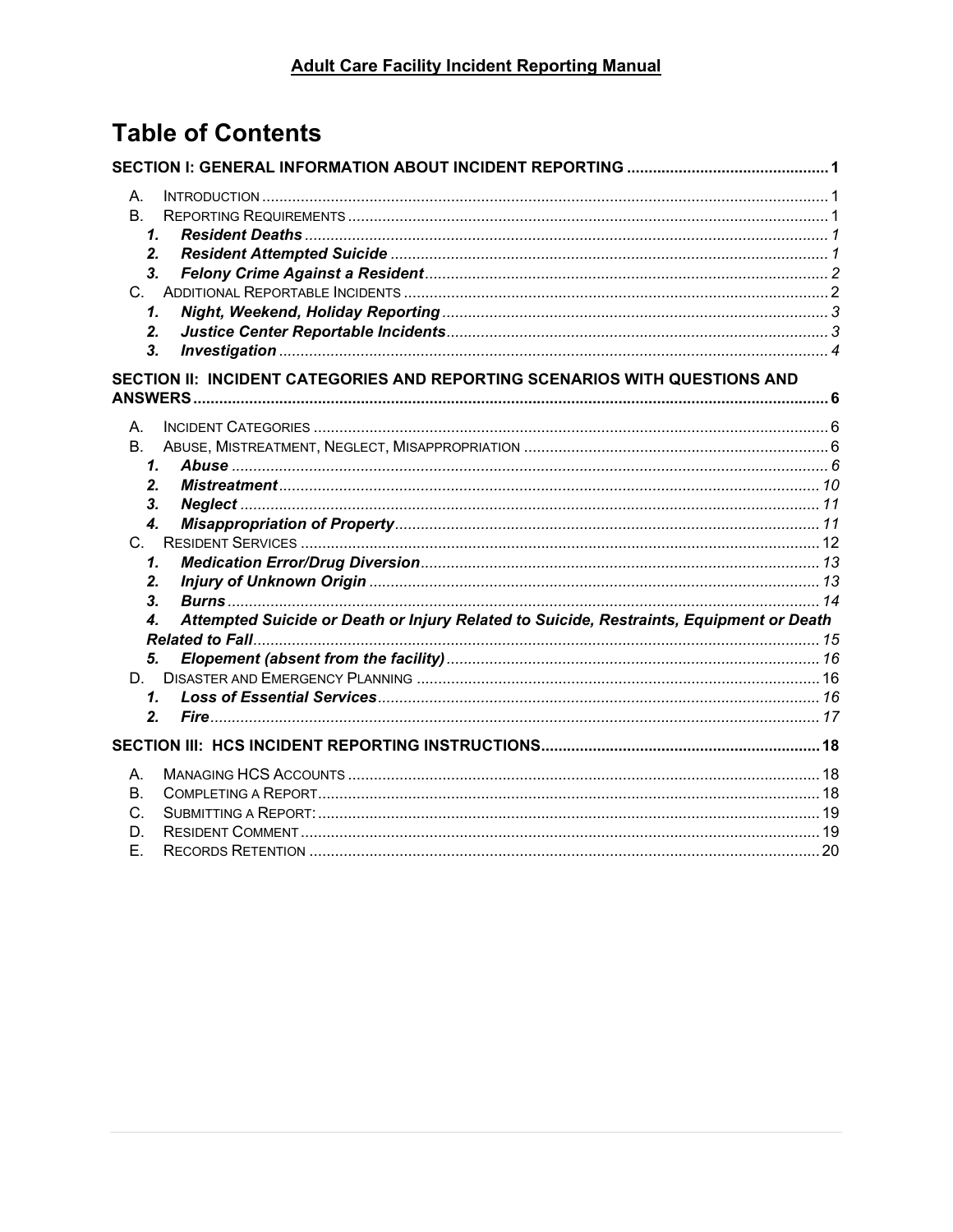## <span id="page-2-0"></span>**Section I: General Information about Incident Reporting**

## <span id="page-2-1"></span>**A. Introduction**

As required by 18 NYCRR §487.7(d)(11); §488.7(b)(11); and §490.7(d)(9) adult homes, enriched housing programs, and residences for adults (hereinafter referred to as Adult Care Facilities or ACFs) must convey reportable incidents to the New York State Department of Health (hereinafter referred to as "Department").

This manual is available to all ACF staff responsible for reporting alleged violations of mistreatment, neglect and abuse, including injuries of unknown source and misappropriation of resident property, and potential felony crimes, to the Department. The manual is intended to provide clarification and guidance on what incidents are reportable and how they should be reported.

Nothing in this manual affects the requirement for ACFs to report to the New York State Justice Center for the Protection of People with Special Needs and/or to the appropriate regional office of the Department.

## <span id="page-2-2"></span>**B. Reporting Requirements**

Adult care facilities are required to report various occurrences to the Department within specific timeframes. The purpose of this correspondence is to remind you of various reporting requirements applicable to situations you may encounter. Operators who fail to adhere to prescribed timeframes are subject to civil penalties.

#### <span id="page-2-3"></span>**1. Resident Deaths**

Upon the death of a resident, the operator must **immediately** report the death to the appropriate regional office of the Department via telephone **and** submit an [Incident Report \(DOH-5175\).](https://health.ny.gov/forms/doh-5175.pdf) which must be received by the Regional Office within twenty-four hours of the death.

Additionally, per [DAL 18-19,](https://health.ny.gov/facilities/adult_care/dear_administrator_letters/docs/dal_18-19_reporting_of_deaths_attempted_suicide_and_felony_crimes.pdf) Social Services Law §461-m requires that a resident death involving any resident who, at any time, received mental hygiene services, must also be referred to the Justice Center for the Protection of People with Special Needs. Regulations further provide that, if the resident received services from a mental hygiene service provider within the 24 months preceding the date of the death, such reporting to the Justice Center must be both immediately reported orally or electronically (as required by the Justice Center), as well as through submitting a written report to the Justice Center within 24 hours of the discovery of the death.

## <span id="page-2-4"></span>**2. Resident Attempted Suicide**

If a resident attempts suicide, the operator must immediately report the attempt to the appropriate regional office of the Department via telephone **and** submit a copy of the applicable [Incident](https://health.ny.gov/forms/doh-5175.pdf)  [Report \(DOH-5175\),](https://health.ny.gov/forms/doh-5175.pdf) which must be received by the Regional Office within twenty-four hours of the attempt.

Additionally, per [DAL 18-19,](https://health.ny.gov/facilities/adult_care/dear_administrator_letters/docs/dal_18-19_reporting_of_deaths_attempted_suicide_and_felony_crimes.pdf) Social Services Law §461-m requires that attempted suicide by any resident who, at any time, received mental hygiene services, must be referred to the Justice Center for the Protection of People with Special Needs. Department regulations further provide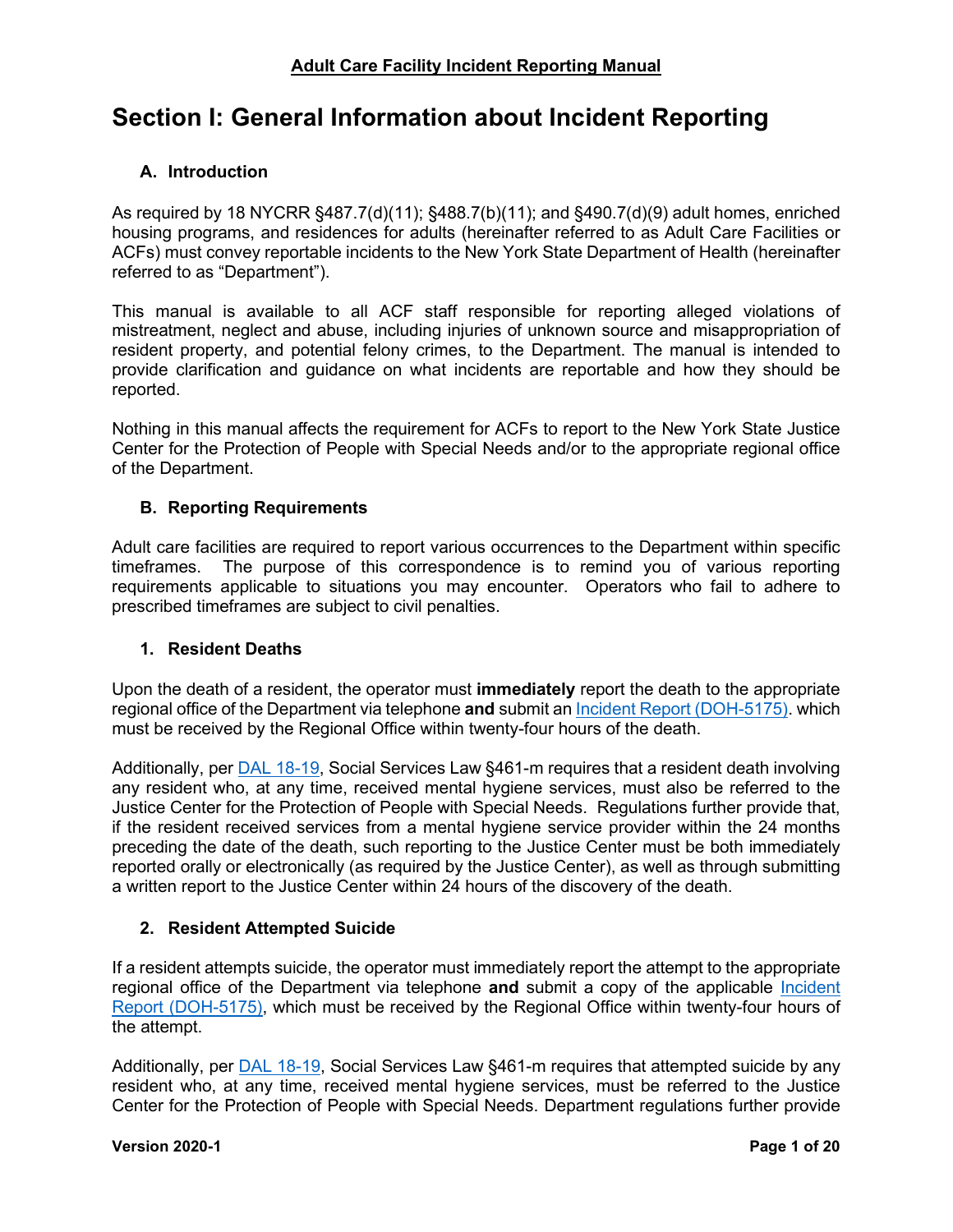that, if the resident received services from a mental hygiene service provider within the 24 months preceding the date of the incident, such reporting to the Justice Center must be both immediately reported orally or electronically (as required by the Justice Center), as well as through submitting a written report to the Justice Center within 24 hours of the discovery of the attempted suicide.

## <span id="page-3-0"></span>**3. Felony Crime Against a Resident**

If it is believed a felony crime may have been committed by or against a resident, the operator must immediately report the occurrence to the appropriate regional office of the Department via telephone **and** submit an [Incident Report \(DOH-5175\),](https://health.ny.gov/forms/doh-5175.pdf) which must be received by the Regional Office within twenty-four hours of the occurrence.

Additionally, per **DAL 18-19**, Social Services Law §461-m requires that, if it is believed a felony crime may have been committed by or against a resident who, at any time, received mental hygiene services, such information must be referred to the Justice Center for the Protection of People with Special Needs. Department regulations further require that such incidents be reported to an appropriate law enforcement authority as soon as possible but at least within twenty-four hours.

## <span id="page-3-1"></span>**C. Additional Reportable Incidents**

In addition to the situations described above, the following are considered reportable incidents, wherein an [Incident Report \(DOH-5175\)](https://health.ny.gov/forms/doh-5175.pdf) must be submitted to the appropriate regional office of the Department:

- Resident's whereabouts were unknown for more than 24 hours;
- Complaint or evidence of resident abuse;
- Resident assaults or injures, or is assaulted or injured by another resident, staff, or others;
- Resident behaved in a manner that directly impaired the well-being, care, or safety of the resident or any other resident, or which substantially interferes with the orderly operation of the facility; and/or
- Resident was involved in an accident on or off the facility grounds which resulted in such resident requiring medical care, medical attention, or services.

Regional Office contact information follows:

| <b>Capital District</b><br><b>Regional Office</b><br>(CDRO) | <b>Central New</b><br><b>York Regional</b><br>Office (CNYRO)        | <b>Metropolitan Area</b><br><b>Regional Office -</b><br><b>New York City</b><br>(MARO) | <b>Metropolitan Area</b><br><b>Regional Office -</b><br><b>Long Island</b><br>(MARO) | <b>Western Regional</b><br><b>Office</b><br>(WRO)                  |
|-------------------------------------------------------------|---------------------------------------------------------------------|----------------------------------------------------------------------------------------|--------------------------------------------------------------------------------------|--------------------------------------------------------------------|
| 875 Central Ave.<br>Albany, NY<br>12206                     | 217 S. Salina<br>St. 4 <sup>th</sup> Floor<br>Syracuse, NY<br>13202 | 90 Church St.<br>15 <sup>th</sup> Floor<br>New York, NY<br>10007                       | 320 Carleton Ave.<br><b>Suite 5000</b><br>Ctr. Islip, NY<br>11722                    | 335 E. Main St.<br>1 <sup>st</sup> Floor<br>Rochester, NY<br>14604 |
| (518) 408-5287                                              | (315) 477-8472                                                      | (212) 417-4440                                                                         | (631) 851-3098                                                                       | (585) 423-8185                                                     |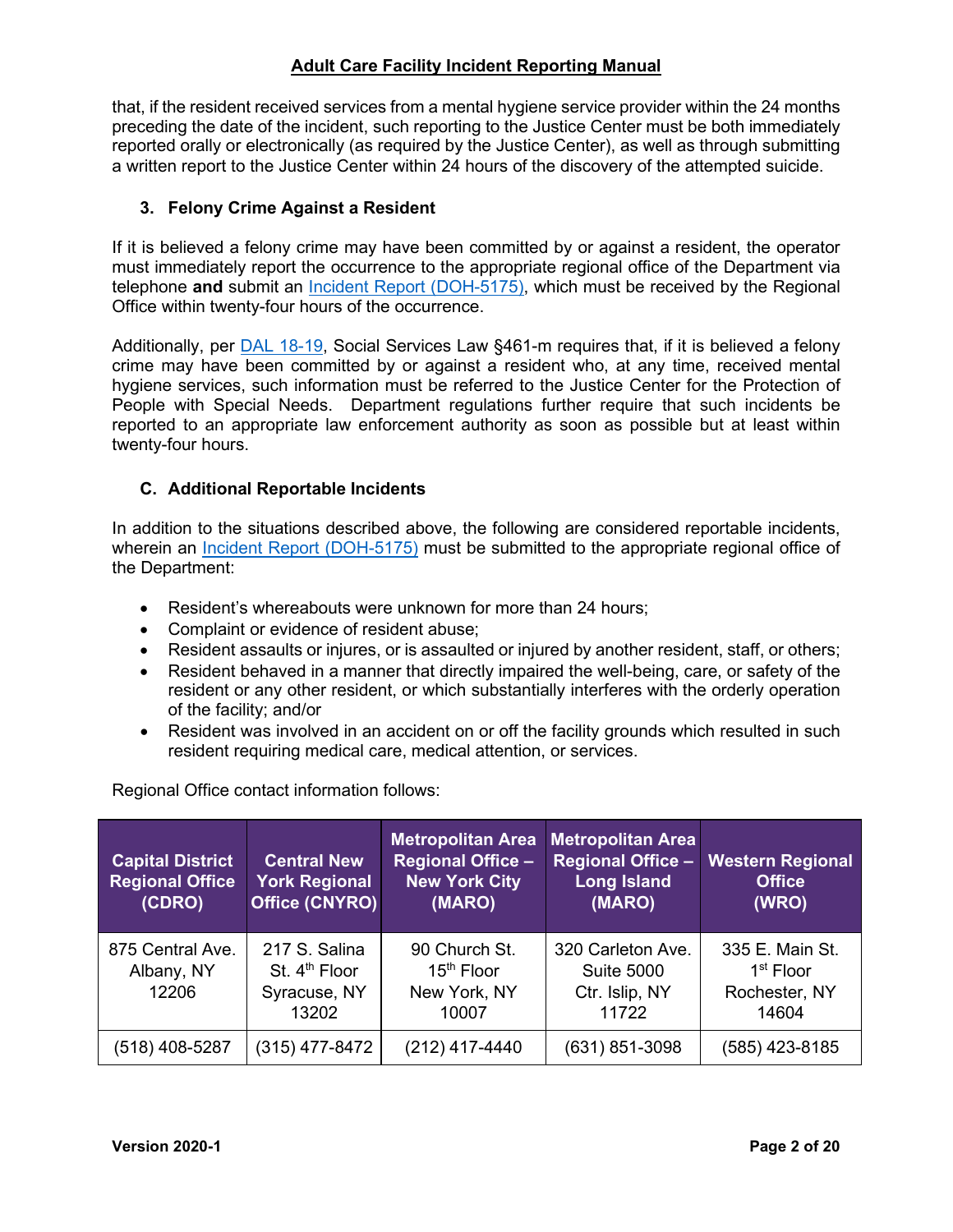## <span id="page-4-0"></span>**1. Night, Weekend, Holiday Reporting**

It is unnecessary to report a resident's natural death to the afterhours Administrator on Duty (AOD). It is appropriate for a natural death to be reported via voicemail message to the appropriate regional office of the Department. However, in cases of afterhours total facility evacuation, resident endangerment, and/or suspicious death or death of unusual circumstances of a resident occurring after-hours, the facility representative **must** contact the after-hours AOD at (866) 881-2809.

Facilities subject to the Justice Center, and any individuals associated with such facility, or performing work for it, who fall within the definition of *mandated reporter* under Social Services Law section 487 or 488, shall report any occurrence constituting a reportable incident immediately to the Justice Center upon having *reasonable cause* to suspect that a reportable incident has occurred.

- Circumstances to be reviewed that may lead to a *reasonable cause* to suspect conclusion might include, but are not limited to:
	- o A statement that a reportable incident has occurred;
	- $\circ$  The presence of a physical condition (e.g. a bruise) which is inconsistent with the history or course or treatment of the resident; or
	- $\circ$  A visual or aural observation of an act or condition indicating the occurrence of a reportable incident.
- Such facilities must report to the Justice Center reportable incidents, including injuries of unknown origin, if and when the *reasonable cause* to suspect threshold has been achieved. This might occur before the facility investigation into the incident has begun or at any time during the investigation.
- If the *reasonable cause* to suspect threshold has not been achieved, notification to the Justice Center is not required.
- When an alleged reportable incident occurs, the facility is required to initiate an investigation. The Justice Center, and/or the department, may also investigate the incident.
- Such reporting obligations are in addition to those otherwise provided for under this Part.

Reports to the Justice Center must be made by calling the Vulnerable Persons Central Register Hotline at (855) 373-2122.

## <span id="page-4-1"></span>**2. Justice Center Reportable Incidents**

*Facilities subject to the Justice Center* [**487.2(d)(8) & 488.2(c)(8)**] shall mean adult homes having a capacity of eighty (80) or more beds, and in which at least twenty-five percent of the residents are persons with serious mental illness as defined by section 1.03(52) of the mental hygiene law.

*Significant Incident* [**487.2(d)(9) & 488.2(c)(9)**] shall mean an incident, other than an incident of abuse or neglect, that because of its severity or the sensitivity of the situation may result in, or has the reasonably foreseeable potential to result in, harm to the health, safety or welfare of a person receiving services and shall include but shall not be limited to: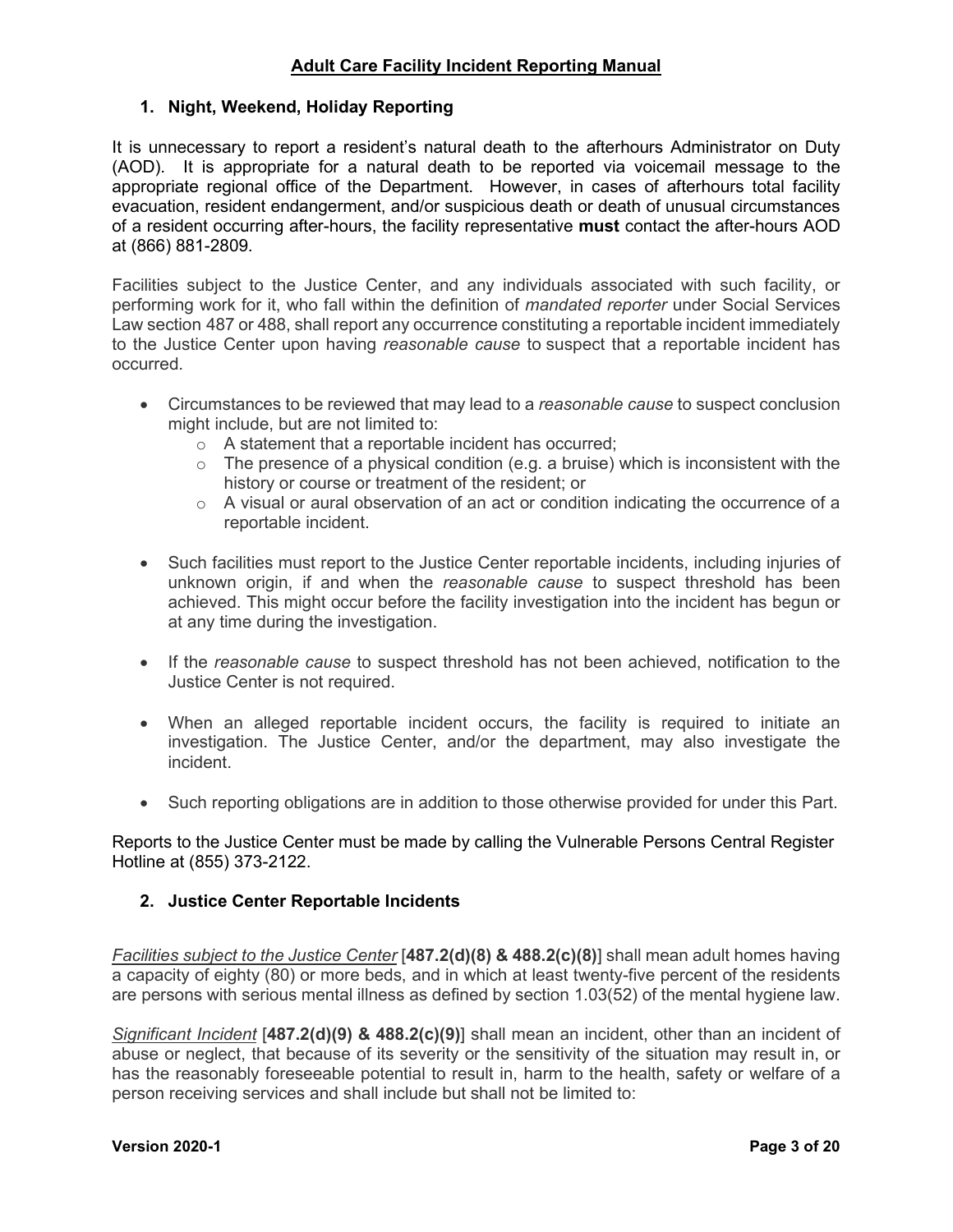- conduct between persons receiving services, or between such persons and third parties other than a custodian, that would constitute abuse if committed by a custodian; or
- conduct on the part of a custodian, which is inconsistent with a service recipient's individual treatment plan or individualized educational program, generally accepted treatment practices and/or applicable federal or state laws, regulations or policies and which impairs or creates a reasonably foreseeable potential to impair the health, safety or welfare of a person receiving services, including but not limited to:
	- $\circ$  unauthorized seclusion, which shall mean the placement of a person receiving services in a room or area from which he or she cannot, or perceives that he or she cannot, leave at will;
	- $\circ$  unauthorized use of time-out, which shall mean the use of a procedure in which a person receiving services is removed from regular programming and isolated in a room or area for the convenience of a custodian, or as a substitute for programming but shall not include the use of a time-out as an emergency intervention to protect the health or safety of the individual or other persons;
	- $\circ$  except for the unlawful use or administration of a controlled substance, the administration of a prescribed or over-the-counter medication, which is inconsistent with a prescription or order issued for a service recipient by a licensed, qualified health care practitioner, and which has an adverse effect on a service recipient. For purposes of this paragraph, "adverse effect" shall mean the unanticipated and undesirable side effect from the administration of a particular medication which unfavorably affects the well-being of a service recipient;
	- $\circ$  inappropriate use of restraints, which shall mean any use of a restraint; or
	- o any other conduct identified in regulations of the department, pursuant to guidelines or standards established by the Justice Center.

*Misappropriation of Property* [**487.2(d)(9)(iii) & 488.2(c)(9)(iii)**] shall mean the theft, unauthorized use or removal, embezzlement or intentional destruction of the resident's personal property, including but not limited to money, clothing, furniture, appliances, jewelry, works of art and such other possessions and articles belonging to the resident, regardless of monetary value.

*Mistreatment* [**487.2(d)(9)(iv) & 488.2(c)(9)(iv)**] shall mean confinement, isolation, intimidation, abandonment or use of physical restraints on a resident of an adult care facility while the resident is under the supervision of staff.

## <span id="page-5-0"></span>**3. Investigation**

The facility must begin an investigation immediately upon discovery of an incident. The investigation must be complete and thorough, and further potential abuse must be prevented while the investigation is in progress. Documents associated with the facility investigation include, but are not limited to:

Complete electronic incident form on the HCS and have available:

- Witness statement(s);
- Resident statement(s);
- Accused statement(s);
- Facility investigation report;
- Resident(s) medical record;
- Care plan(s) and diagnoses;
- Resident cognition evaluation;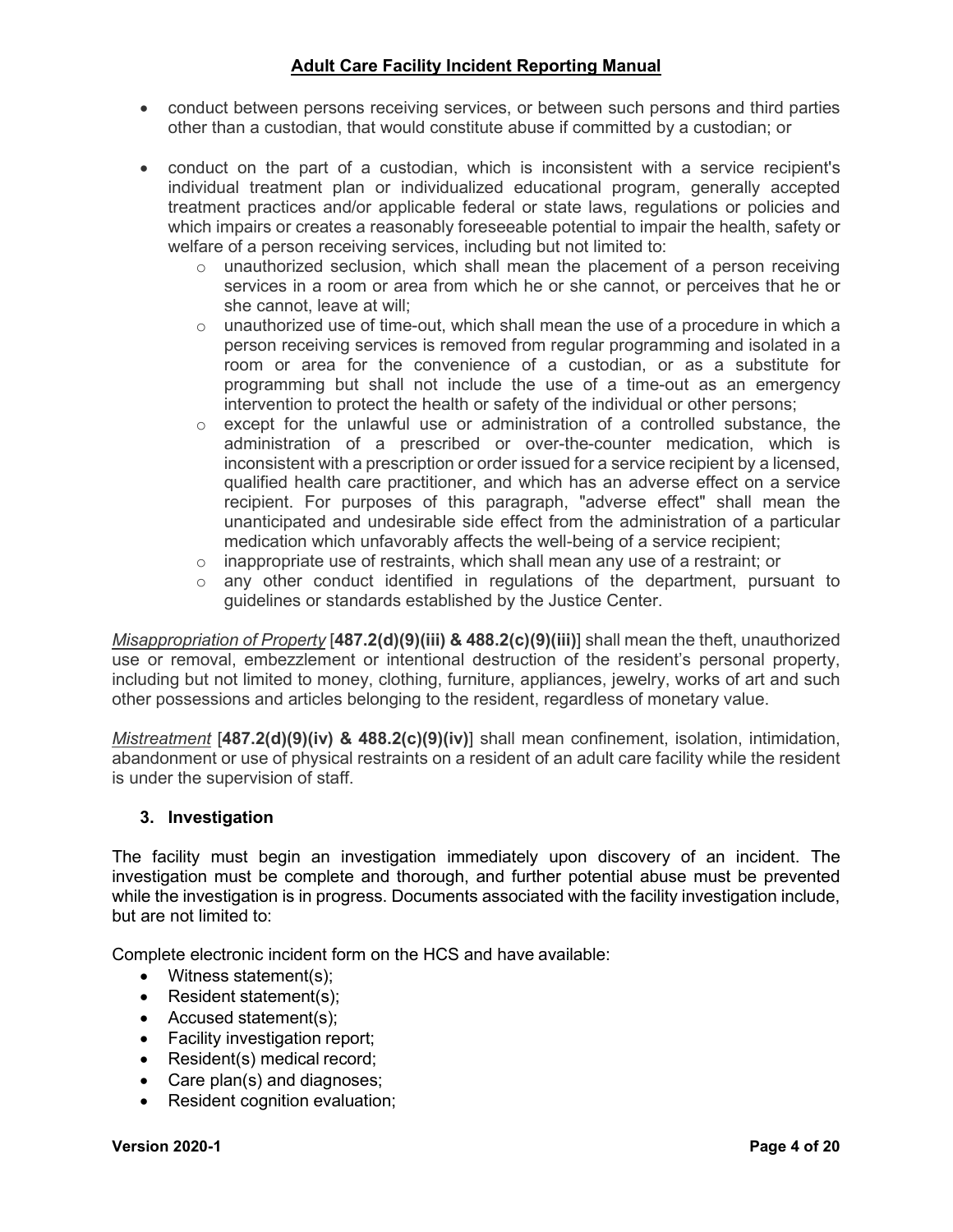- Employee personnel and training records;
- Report/case ID number from law enforcement, if reported;
- Pictures, if taken;
- Video surveillance;
- Police or other public safety reports; and
- Plan to prevent reoccurrence.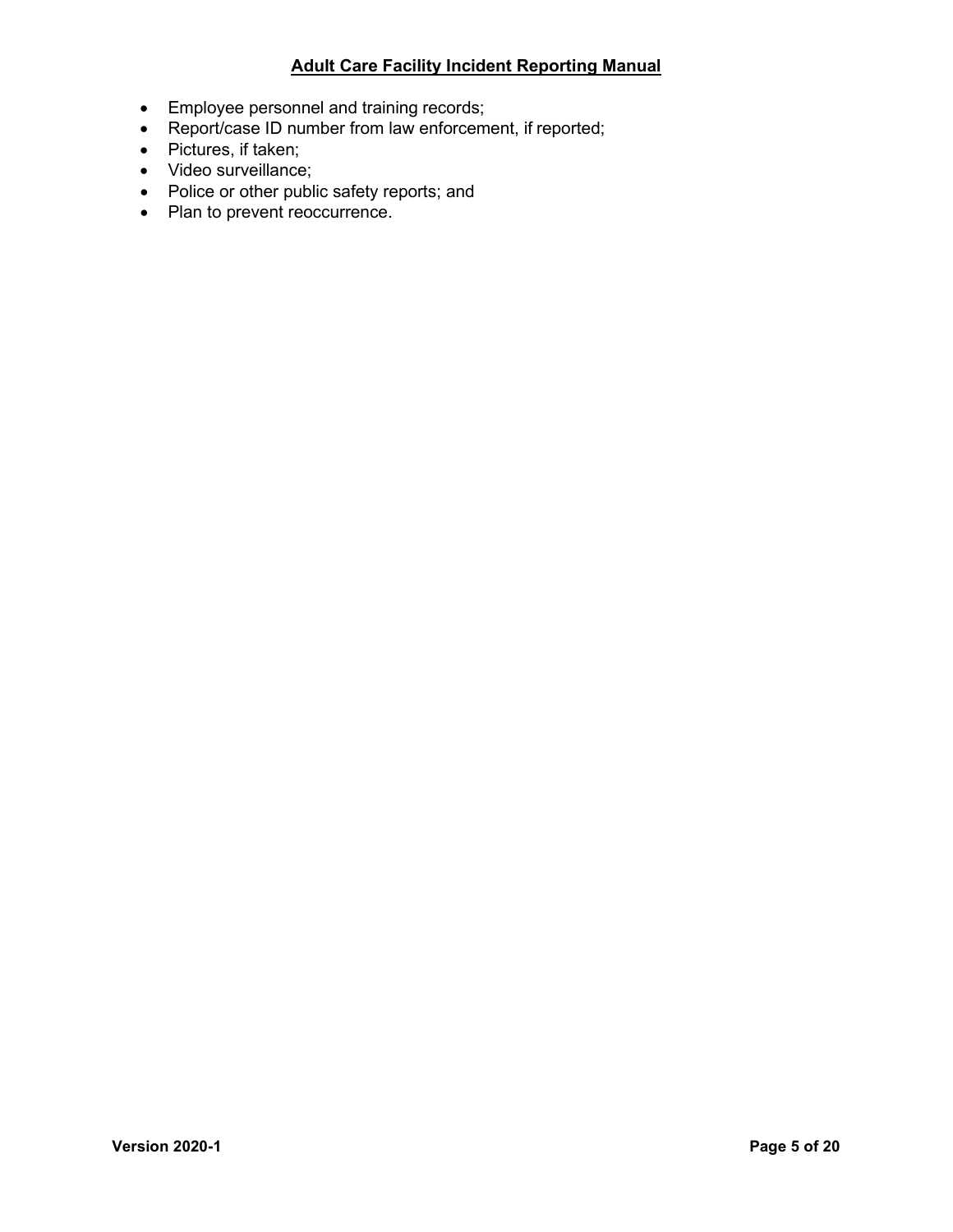## <span id="page-7-0"></span>**Section II: Incident Categories and Reporting Scenarios with Questions and Answers**

Section II of this manual will outline relevant incident categories. Each category is presented, along with the required element(s) that trigger reporting of an incident to the Department.

Reporting scenarios, in the form of questions and answers, are provided for each category to assist in determining whether the reasonable cause threshold for incident reporting was met.

The facility is responsible to investigate all incidents and maintain records of each investigation.



## <span id="page-7-1"></span>**A. Incident Categories**

• **Abuse, Mistreatment, Neglect, Misappropriation of Property (487.2 & 488.2)**

• **Resident Services (487.7 & 488.7)** *Medication Error/Drug Diversion (resulting in impairment to well-being, care, or safety of resident or other residents or staff) Injury of Unknown Origin Burns Attempted Suicide or Death or Injury Related to Suicide, Restraints, Equipment, or Falls Accidents Related to Choking Resident CPR Concerns Elopement for more than 24 hours*

• **Disaster and Emergency Preparedness (487.12(j) & 488.12(l)**

*Loss of Service Fire Evacuation*

## <span id="page-7-2"></span>**B. Abuse, Mistreatment, Neglect, Misappropriation**

#### <span id="page-7-3"></span>**1. Abuse**

*Abuse* [**487.2(d)(1) & 488.2(c)(1)**] shall mean inappropriate physical contact with a resident of an adult care facility while the resident is under the supervision of the facility, which harms or is likely to harm the resident. Inappropriate physical contact includes, but is not limited to, striking, pinching, kicking, shoving, and bumping. "Abuse" shall, in addition, include those actions incorporated within the definitions "inappropriate use of restraints" as defined in 10 NYCRR Parts 487 and 488, and the definitions of physical abuse, sexual abuse, psychological abuse, deliberate inappropriate use of restraints, use of aversive conditioning, obstruction of reports of reportable incidents, and unlawful use or administration of a controlled substance all as defined in section 488 of the Social Services Law. However, for purposes of reporting, psychological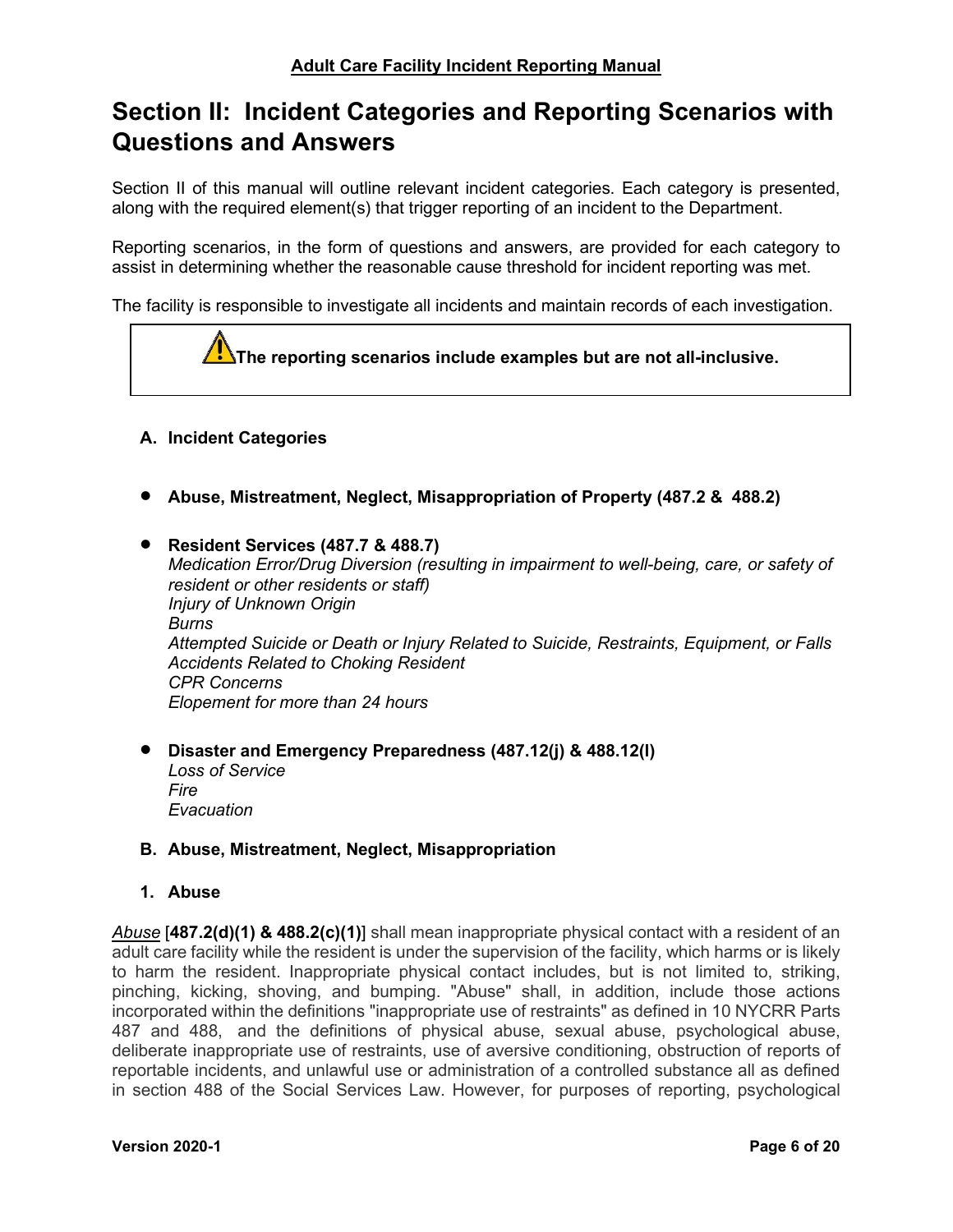abuse need not be supported by a clinical assessment in order to be reported, so long as there is reasonable cause to suspect that such abuse has occurred.

**Freedom from Abuse:** Each resident has the right to be free from all types of abuse, including psychological abuse (as defined in Social Services Law section 488).

The facility must not only report the alleged violation to the Department, the Administrator and appropriate officials, but must initiate an immediate investigation and take steps to prevent further potential abuse and based upon findings, the facility must implement corrective actions to prevent reoccurrence.

If the Department receives an allegation of mental abuse related to unauthorized transmission of photographs or video recordings of a resident(s), any humiliation or demeaning of a resident(s), the Department will conduct an investigation and will evaluate whether the allegation may require additional referrals.

Abuse can be:

- Resident to resident abuse (*for example, an aggressive act, including inappropriate physical contact that is harmful or likely to cause harm. Incidental touching or nonaggressive contact is generally not considered to be physical abuse*).
- Staff to resident
- Family/visitor to resident

Generally, one of the following elements must be present for an incident to be reportable to the Department:

- Inappropriate physical contact resulting in injury or likely to harm a resident.
- Non-consensual sexual intrusion or penetration.
- Touching intimate body parts or the clothing covering intimate body parts.
- Examination or treatment of the resident for other than bona fide medical purposes.
- Observation or photographs of another person's intimate body parts.
- Threat or physical action (including threatening gesture or intimidation).
- Fear of imminent, serious bodily injury.
- Use of foul, threatening, disparaging, derogatory, or discriminatory language.
- Evidence of psychological harm.
- Taking unauthorized photographs or recordings of residents in any state of dress or undress using any type of equipment (e.g., cameras, smart phones, and other electronic devices) and/or keeping or distributing them through multimedia messages or on social media networks.

Please refer to the regulatory definition of "abuse" for complete information.

#### **Reporting Scenarios Frequently Asked Questions**

#### **Resident to Resident**

**Q.** A resident with Dementia hits another resident and causes an injury (bruise, skin tear, etc.) and/or pain. Is this reportable?

**A.** *Yes, this is reportable. The facility has a responsibility to protect all residents from abuse. The Department would review the facility response to the incident in terms of care planning.*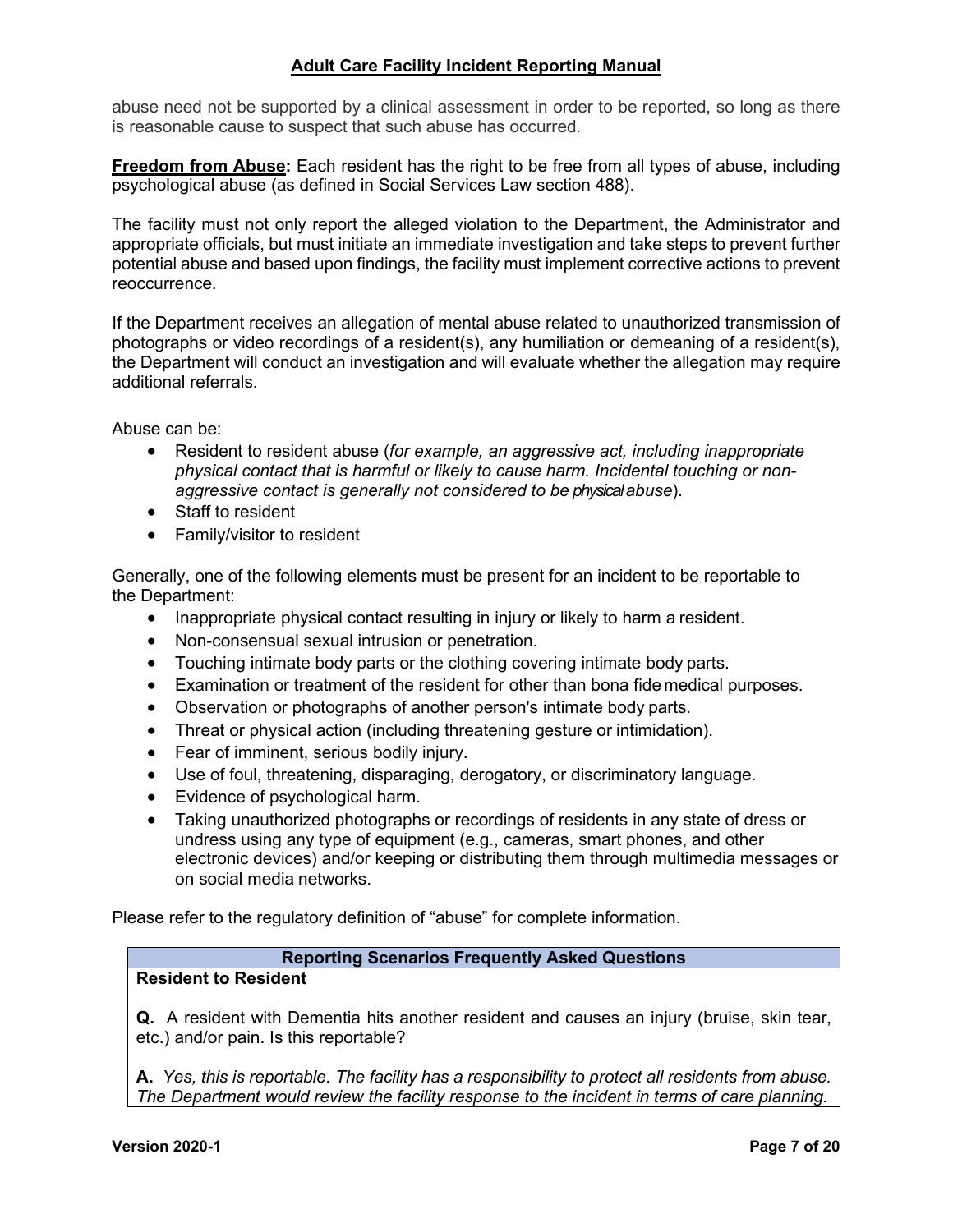**Q.** Two residents are involved in an altercation. Staff hear the residents yelling and find Resident #1 standing over Resident #2 in Resident #1's room. Resident #1 is shouting, "I told you to stay out of my room." Resident #2 is lying on the floor. Resident #2 sustains a 1 cm laceration to his left arm. When questioned, Resident #1 states that he struck Resident #2 when he failed to leave the room. Resident #2 has a history of wandering and Resident #2 has a history of being very territorial. Is this reportable?

**A.** *Yes, this is reportable. Resident #1 had an altercation with Resident #2, which resulted in injury.*

**Q.** Two residents bump into each other's wheelchair and move the chairs to open a path of egress. Is this reportable?

**A.** *This is reportable if aggression occurred. If the incident was accidental and no aggression occurred, this is an example of incidental touching or contact and is not reportable.*

**Q.** Two residents are seated near one another. Resident #1 attempts to remove food from Resident #2's tray or slaps Resident #2's hand. Is this reportable?

**A.** *Yes, this is reportable if aggression occurred. If no aggression occurred, this is an example of incidental touching or contact that is not reportable.*

**Q.** It is observed that Resident #1 frequently enters Resident #2's room and rearranges personal items or touches Resident #1 on the arm to say hello. Is this reportable?

**A.** *No, this is not reportable. Abuse did not occur; however, there is a concern for Resident #1's right to private space and a dignified existence. The facility has a responsibility to care plan, including accounting for such occurrences and patterns of behavior and to evaluate that plan periodically, with the intent of preserving resident rights.*

**Q.** A staff member observes a male resident fondling the breasts of a female resident. The female resident is interviewed but has severe dementia and cannot convey what happened. The male resident has a psychiatric diagnosis but is cognitively aware and able to be interviewed. The male resident denies fondling the resident. Is this reportable?

**A.** *Yes, this is reportable. This is an example of non-consensual sexual contact.*

**Q.** A staff member reports finding a male resident in a female resident's room stroking the female resident's breast and leg. When questioned by the staff member to determine whether this activity was consensual, the female resident voiced no complaint. Both residents are on friendly terms and continue to be for the next several days. The female resident then reports that she considers the male resident's behavior to be inappropriate. The male resident is interviewed and states that the female encouraged the behavior. Is this reportable?

**A.** *Yes, this is reportable. Once a resident state's that a sexual act is not consensual or is otherwise inappropriate, it is reportable.*

**Q.** Staff overhears Resident #1, who is alert and oriented, shout at his roommate (Resident #2), "Shut the hell up. You moan all the time. Shut up or I'll shut you up." Staff intervenes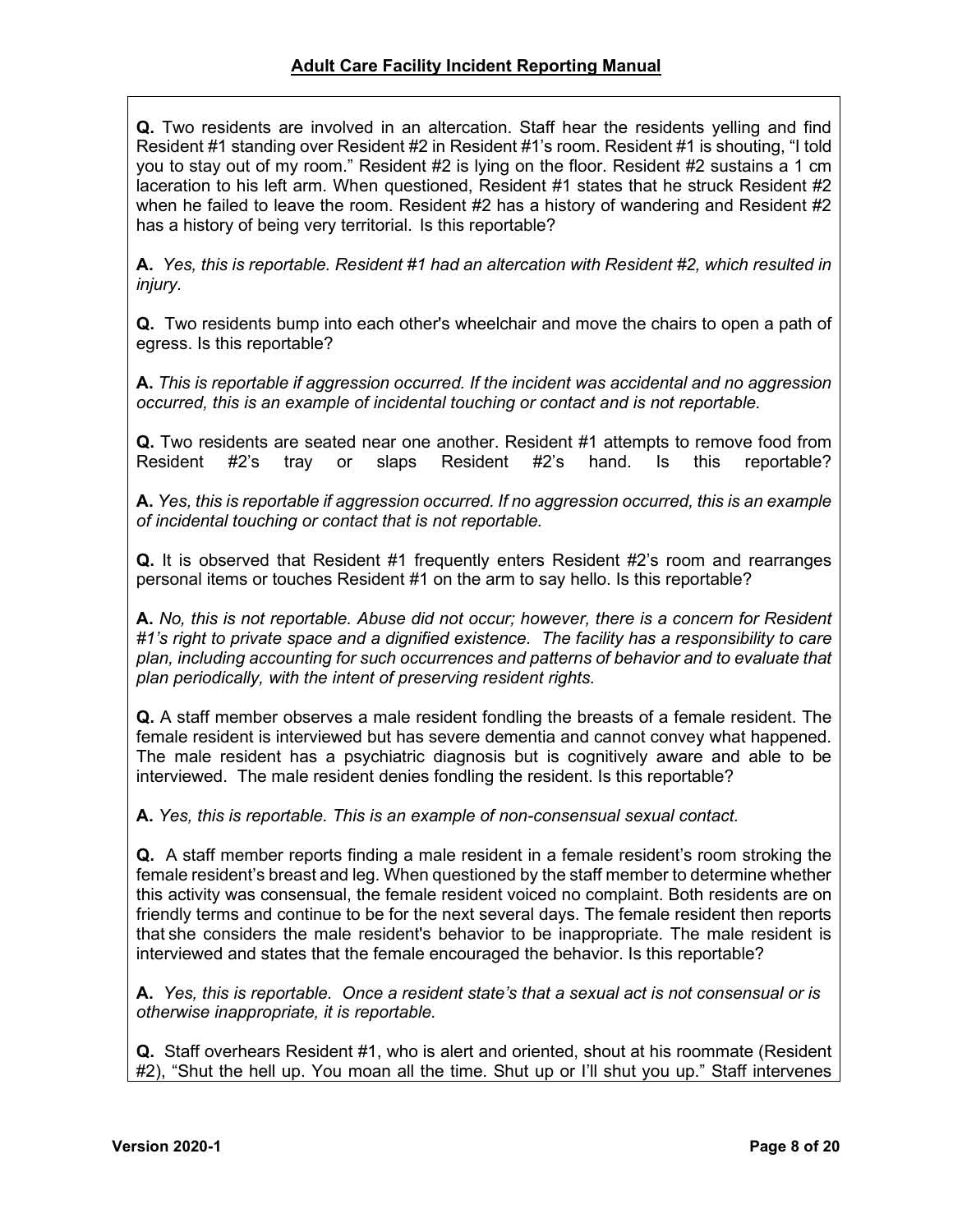immediately. Resident #2 is demented. Immediately following the incident, Resident #2 stops talking, which staff believe might be related to the incident. Is this reportable?

**A.** *Yes, this is reportable. The scenario meets all of the elements for verbal abuse. Resident #1 directly threatened Resident #2 and did so with foul language and fear of imminent bodily injury. Although Resident #2 could not verbalize that he was afraid, his behavior indicated that he was fearful.*

## **Staff to Resident**

**Q.** Employee #1 states that she observed Employee #2 fondling a female resident (his hand was between the resident's legs) during the night shift. No other staff was present. Employee #2 denies the allegation. The female resident could not be interviewed, nor were any other residents on the unit interviewed due to their levels of cognitive impairment.

**A.** *Yes, this is reportable. An allegation was made that contained the element of nonconsensual sexual contact.*

**Q.** A female resident complains to a staff member that while she was in physical therapy, a staff member touched her breast. This is unrelated to any treatment modality. The resident reports that she believes this was a purposeful act.

**A.** *Yes, this is reportable. The element of non-consensual sexual contact was present. The*  facility must conduct a complete and thorough investigation to determine if the staff person *was providing legitimate medical assessment or care, as opposed to inappropriate touching*.

**Q**. A cognitively impaired resident exhibits inappropriate behavior toward staff. Is this reportable?

**A.** *No, this is not reportable. The facility must conduct a complete and thorough investigation to determine the possible causes for behavior, including a medical exam, if applicable. Care planning is essential to determine if the resident needs a higher level of care.*

**Q.** A staff member overhears another staff member say to a resident "I'm getting tired of having to come here all the time to clean you up. You are a pain." Resident appears fearful of the staff member and this is reported to the charge nursing. Is this reportable?

**A.** *Yes, this is reportable. The resident was spoken to in a derogatory manner and is fearful.*

**Q.** A resident meets with the facility social worker and states that one staff member has continually spoken to the resident in a derogatory way during the course of daily care and remains upset. Is this reportable?

**A.** *Yes, this is reportable. The scenario meets the definition of verbal abuse.*

**Q.** A staff member is showering an alert and oriented 75-year-old female resident. The resident shouts that the water is too cold and yells, "Damn it, warm it up!" The staff member replies, "Shut the hell up and let's get this over with," shaking her fist. Is this reportable?

**A.** *Yes, this is reportable. The scenario contains elements of foul language and physical gesture.*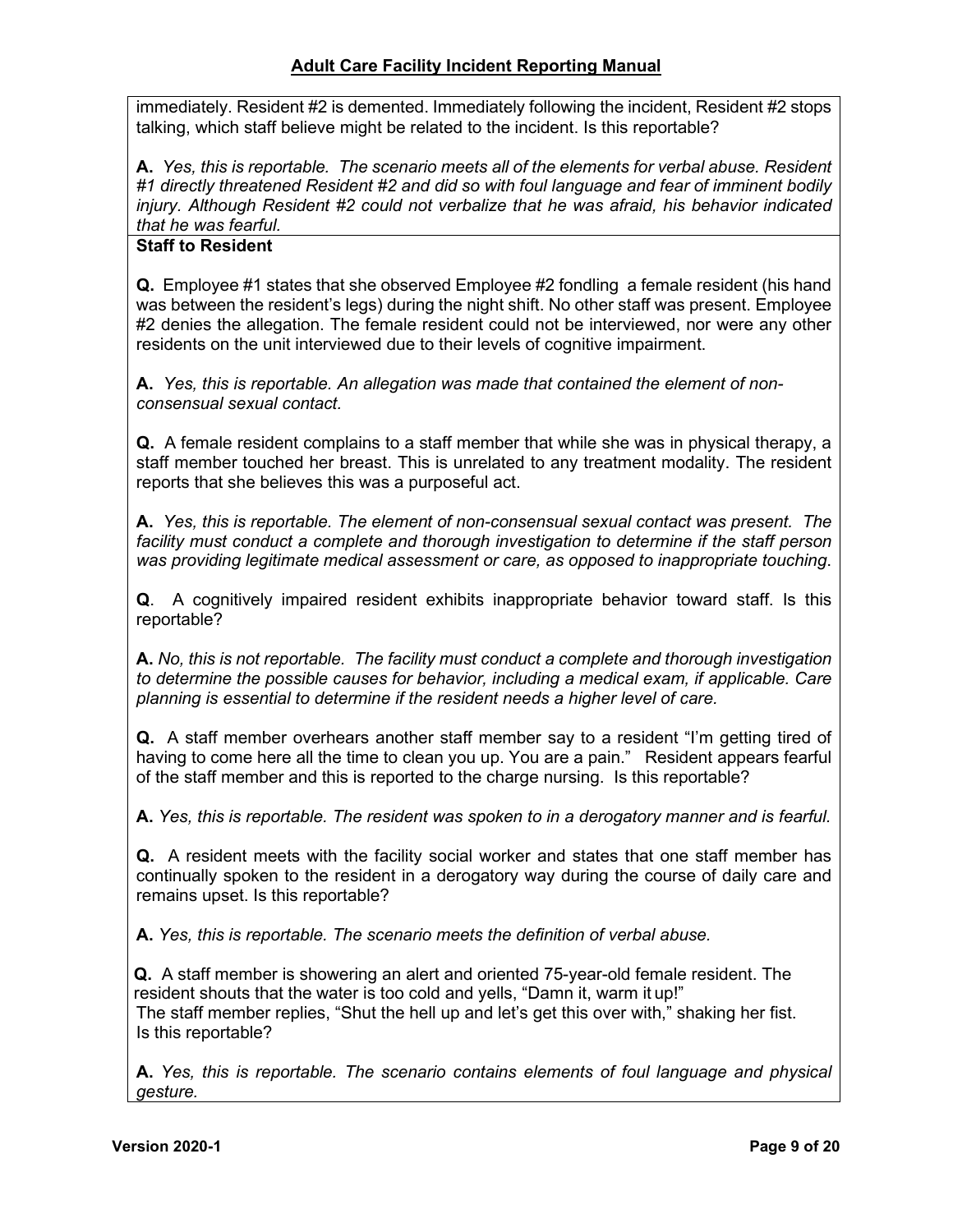**Q.** A staff member is found taking pictures of residents eating in the dining room. Is this reportable?

**A.** *Yes, this is reportable if this is unauthorized and there is no written consent by each resident or the resident's designee.*

**Q.** It has come to your attention that an LPN posted a picture of herself and a demented resident on the LPN's social media account. You see the post and note both the LPN and resident are smiling. Is this reportable?

**A.** *Yes, this is reportable if the nurse does not have written authorization from the resident designee giving her permission to take the picture and post it on Facebook.*

#### **Family/Visitor to Resident**

**Q.** A family member hits a resident or handles the resident roughly (poking, shaking, force feeding, etc.). Is this reportable?

**A.** *Yes, this is reportable. The actions of the family member are considered abuse and should be reported and investigated with the goal of protecting the resident from further abuse by the family member.*

**Q.** A family member has sexual contact with a resident. Is this reportable?

**A.** *Yes, this is reportable if the element of non-consensual sexual contact was present. Sexual relations between consenting adults (who are capable of consent) are not reportable. If the facility determines non-consensual activity occurred, the facility must conduct a thorough investigation and protect the resident from further abuse by the family member.*

**Q.** Staff overhear a visiting husband yelling at his wife's roommate (resident #2) and accusing her of breaking his wife's belongings. He is shaking his finger at her. Resident #2 appears fearful. Is this reportable?

**A.** *Yes, this is reportable. The facility has knowledge that a family member verbally abused the resident.*

#### <span id="page-11-0"></span>**2. Mistreatment**

Mistreatment [**487.2(d)(9)(iv) & 488.2(c)(9)(iv)**] shall mean confinement, isolation, intimidation, abandonment or use of physical restraints on a resident of an adult care facility while the resident is under the supervision of staff.

#### **Reporting Scenarios Frequently Asked Questions**

**Q.** Staff finds a resident tied to the bed with a sheet. It is determined that another staff member used the sheet to restrain the resident in order to limit activity. Is this reportable?

**A.** *Yes, this is reportable. The example demonstrates inappropriate use of a physical or chemical restraint on a resident.*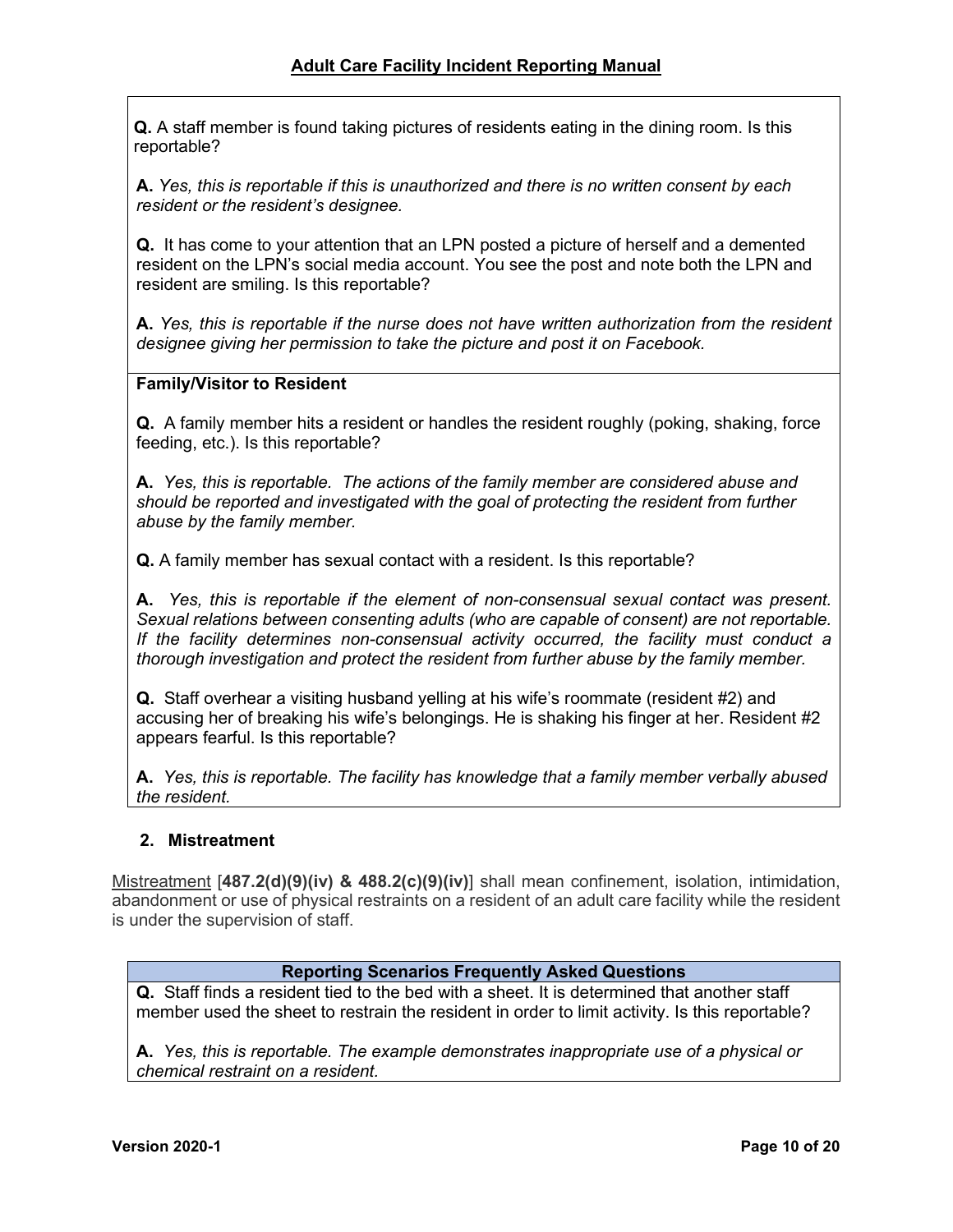## <span id="page-12-0"></span>**3. Neglect**

*Neglect* [487.2(d)(2) & 488.2(c)(2)] shall mean the failure to provide timely, consistent, safe, adequate and appropriate services, treatment and/or care to a resident of an adult care facility while the resident is under the supervision of the facility, including but not limited to: personal care, nutrition, medication, therapies, sanitary clothing and surroundings, and activities of daily living.

*Neglect* also includes those actions incorporated within the definition of neglect set forth in Social Services Law section 488(1)(h).

Neglect may include, but is not limited to:

- Failure to carry out physician orders, medication omission, treatment omission or failure to follow the care plan or provide emergency services.
- Failure to adequately supervise whereabouts and activities of residents.
- Failure to provide adequate hydration and nutrition.

Generally, at least one of the following elements must be present for an incident to be reportable to the Department:

- Failure to follow the care plan, which results in unsafe, inadequate, or inappropriate services being rendered.
- Failure to follow the care plan on more than one occasion, with or without injury.
- Failure to provide timely, consistent, safe, adequate and appropriate services.

## **Reporting Scenarios Frequently Asked Questions**

**Q.** Staff on the evening shift witness a resident fall. The resident is assessed, and no injury is noted. The resident does not complain of pain. Staff does not document the fall and does not pass the information on to the next shift. For the next two days, the resident complains of pain. After two days, a physician is notified and x-rays are taken, which confirm a fracture. Is this reportable?

**A.** *Yes, this is reportable. Staff was aware of the fall and potential injury but failed to provide timely and appropriate services.*

**Q.** A resident requires an assistive device for lift for transfers. Two staff members transfer the resident without the lift. The resident falls and sustains a fracture. The Hoyer lift was available, but the staff were in a hurry and chose not to use it. Is this reportable?

**A.** *Yes, this is reportable. The staff should have been knowledgeable about, and followed, the resident's care plan indicating that the resident requires a Hoyer for transfers. This failure resulted in an injury to the resident.*

## <span id="page-12-1"></span>**4. Misappropriation of Property**

*Misappropriation of Property* [§487.2(d)(9)(ii)(d)(iii) and 488.2(c)(9)(ii)(d)(iii)] shall mean the theft, unauthorized use or removal, embezzlement or intentional destruction of the resident's personal property including, but not limited to, money; clothing; furniture; appliances; jewelry; works of art; and such other possessions and articles belonging to the resident regardless of monetary value.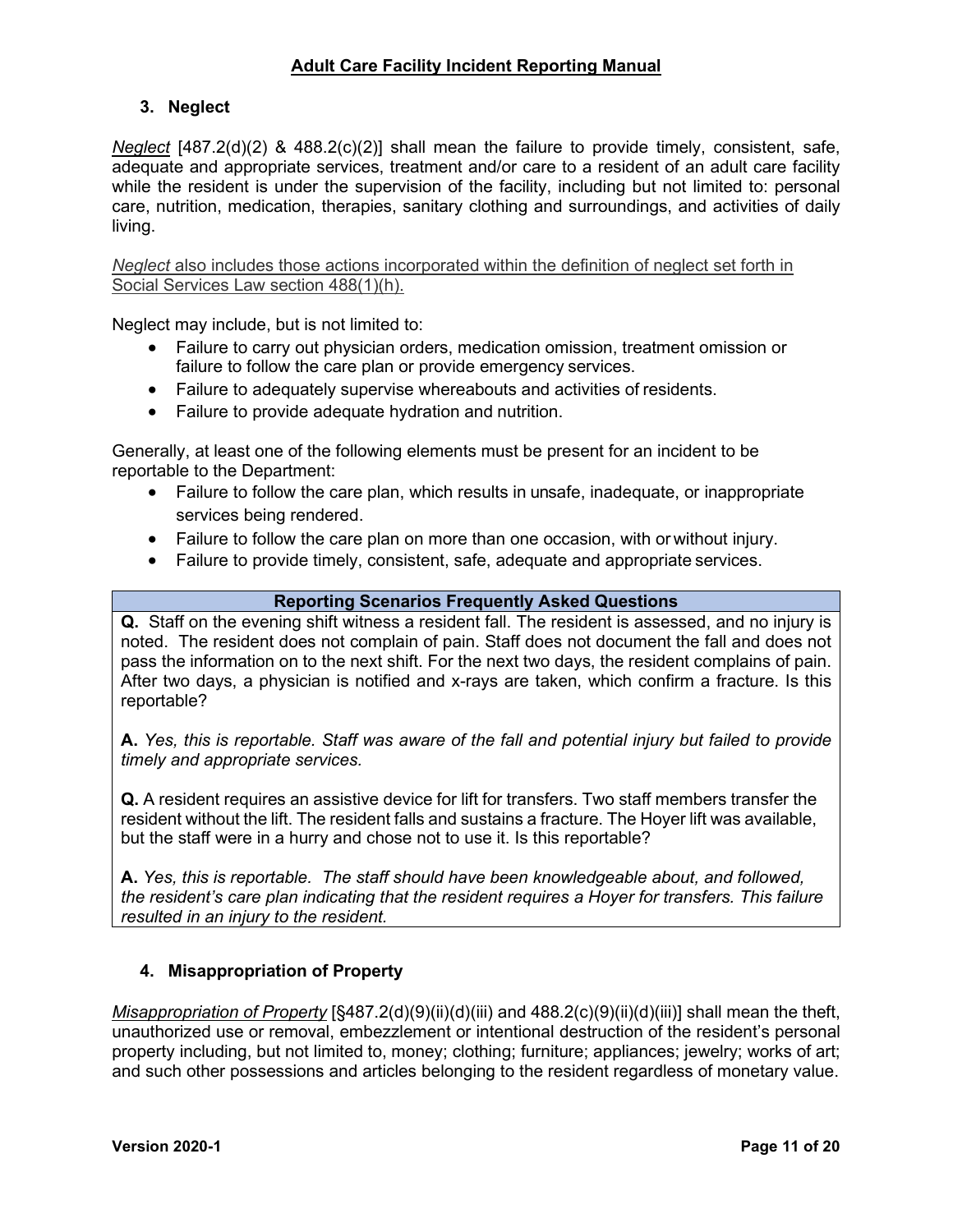At least one of the following elements generally must be present for an incident to be reportable to the Department:

- Deliberate misplacing, theft, exploiting, destruction, or wrongful use of a resident's property.
- A pattern of misplacing, theft, exploiting, destroying, or wrongful use of a resident's property.

If an allegation is made against a staff member and the facility has reasonable cause to believe that misappropriation occurred, it is reportable. If the resident reports misappropriation by a family member to the facility, it is not reportable to the Department unless the family member is an employee of or staff under contract with the facility.

#### **Reporting Scenarios Frequently Asked Questions**

**Q.** A resident's daughter reports that her mother's ruby ring, which she last saw two days ago, is missing. The resident has mild dementia, but the daughter insists that the resident did not misplace it. The daughter implies that a staff member is responsible. Is this reportable?

**A.** *No, this is not reportable at this point. The facility has no evidence of deliberate misplacing, theft, destruction, or wrongful use of the ring. The ring could be lost. The facility must conduct a complete and thorough investigation and search.*

**Q.** In the above scenario, following a search, the ring has not been found. The daughter observes a staff member wearing what she believes to be her mother's ring. The daughter notifies the police. Is this reportable?

**A.** *Yes, this is reportable. There is reasonable cause to believe a staff member may have taken the ring.*

**Q.** A facility receives \$25 from three different families on Wednesday for its family members to go on a resident outing on Friday. The staff person at the desk takes the money and gives it to the nurse, who locks it in the business office. On Friday morning, the facility social worker asks the nurse for the money for the three residents to go on the outing. There is no money in the business office. Is this reportable?

**A.** *Yes this is reportable. Deliberateness is implied because the money was given to staff and secured, and only staff have a key to the business office.*

**Q.** A resident reports that night shift staff is using her personal cell phone for other residents without her permission. Is this reportable?

**A.** *Yes, this is reportable. The resident did not give permission for use of his/her personal property by others in the facility.*

#### <span id="page-13-0"></span>**C. Resident Services**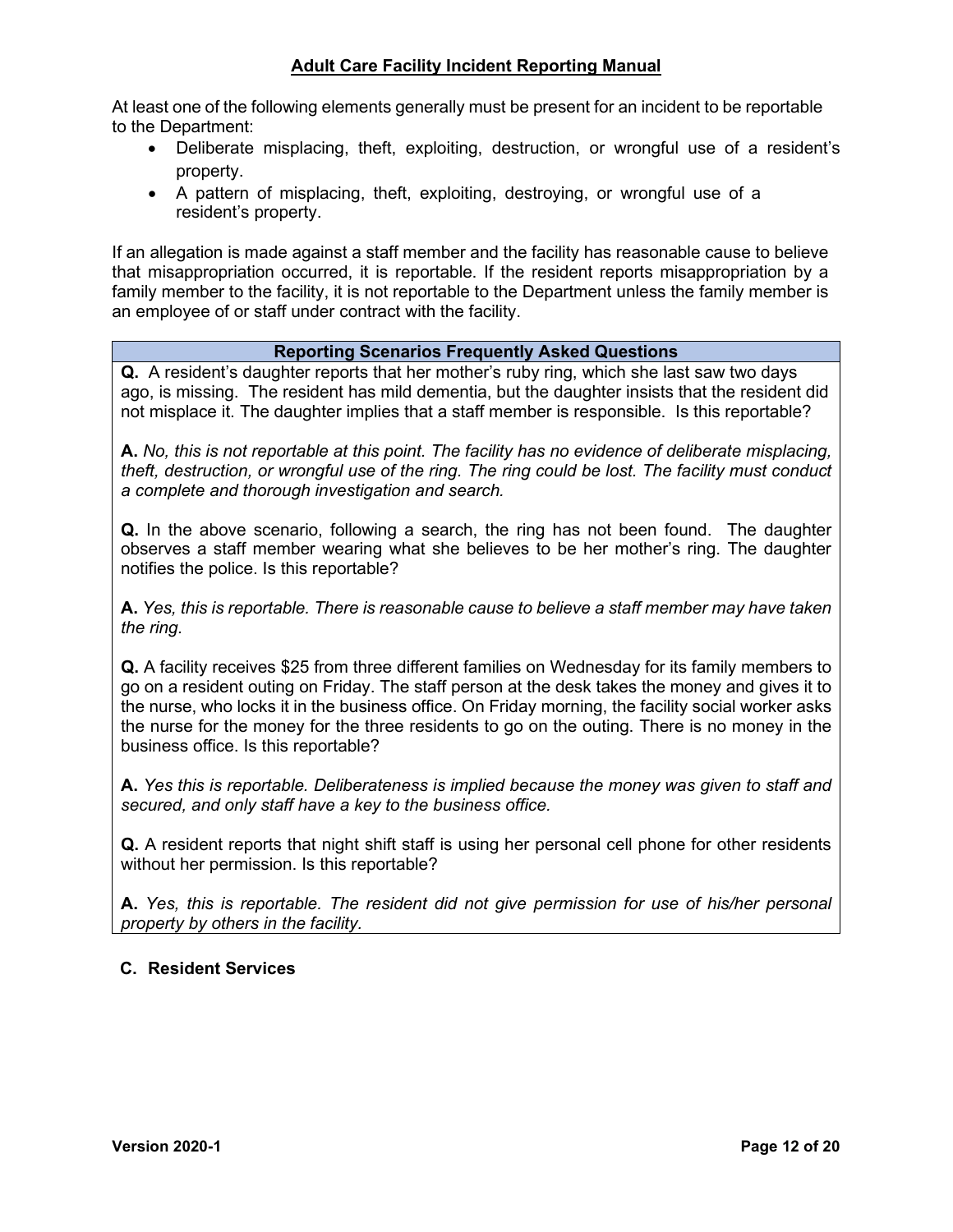## <span id="page-14-0"></span>**1. Medication Error/Drug Diversion**

Generally, at least one of the following elements must be present for an incident to be reportable to the Department:

- Medication or treatment error with harm.
- A deliberate decision made by a nurse not to administer medication or a treatment, or a pattern of omission of medications or treatment and/or including falsification of records.
- Missing controlled substances that are not a documentation error and have potential for (or result in) a negative resident outcome.

**Facilities must report any diversion of controlled substances to the Department's [Bureau](http://www.health.ny.gov/professionals/narcotic/)  [of Narcotic Enforcement](http://www.health.ny.gov/professionals/narcotic/) and the [New York State](http://www.op.nysed.gov/prof/)  [Education](http://www.op.nysed.gov/prof/) [Department's](http://www.op.nysed.gov/prof/)  [Office of the Professions,](http://www.op.nysed.gov/prof/) if applicable.**

#### **Reporting Scenarios Frequently Asked Questions**

**Q.** How do I notify the Bureau of Narcotic Enforcement of an incident or alleged incident of theft, loss or possible diversion of a controlled substance?

**A.** *Submit form DOH-2094, which is found on the BNE web site at: <https://www.health.ny.gov/professionals/narcotic/forms.htm>*

**Q.** What if the incident is not recent, but was just discovered?

**A.** *Submit form DOH-2094, within 1 business day from the date the incident was discovered.*

**Q.** Should I contact my local police department?

**A.** *If you suspect an incident of theft or diversion, yes, you should contact them. This information will also be contained within the DOH-2094*

**Q.** Should we wait to send in the DOH-2094 until we complete an investigation internally?

**A.** *No. You should send in the DOH-2094 as soon as you are aware of an incident and continue your internal investigation while awaiting a response from BNE.*

**Q.** If I have questions or need additional information, who should I contact?

**A.** *You can email BNE at [narcotic@health.ny.gov](mailto:narcotic@health.ny.gov) with your questions.*

## <span id="page-14-1"></span>**2. Injury of Unknown Origin**

An injury should be classified as an "injury of unknown source" when both of the following conditions are met: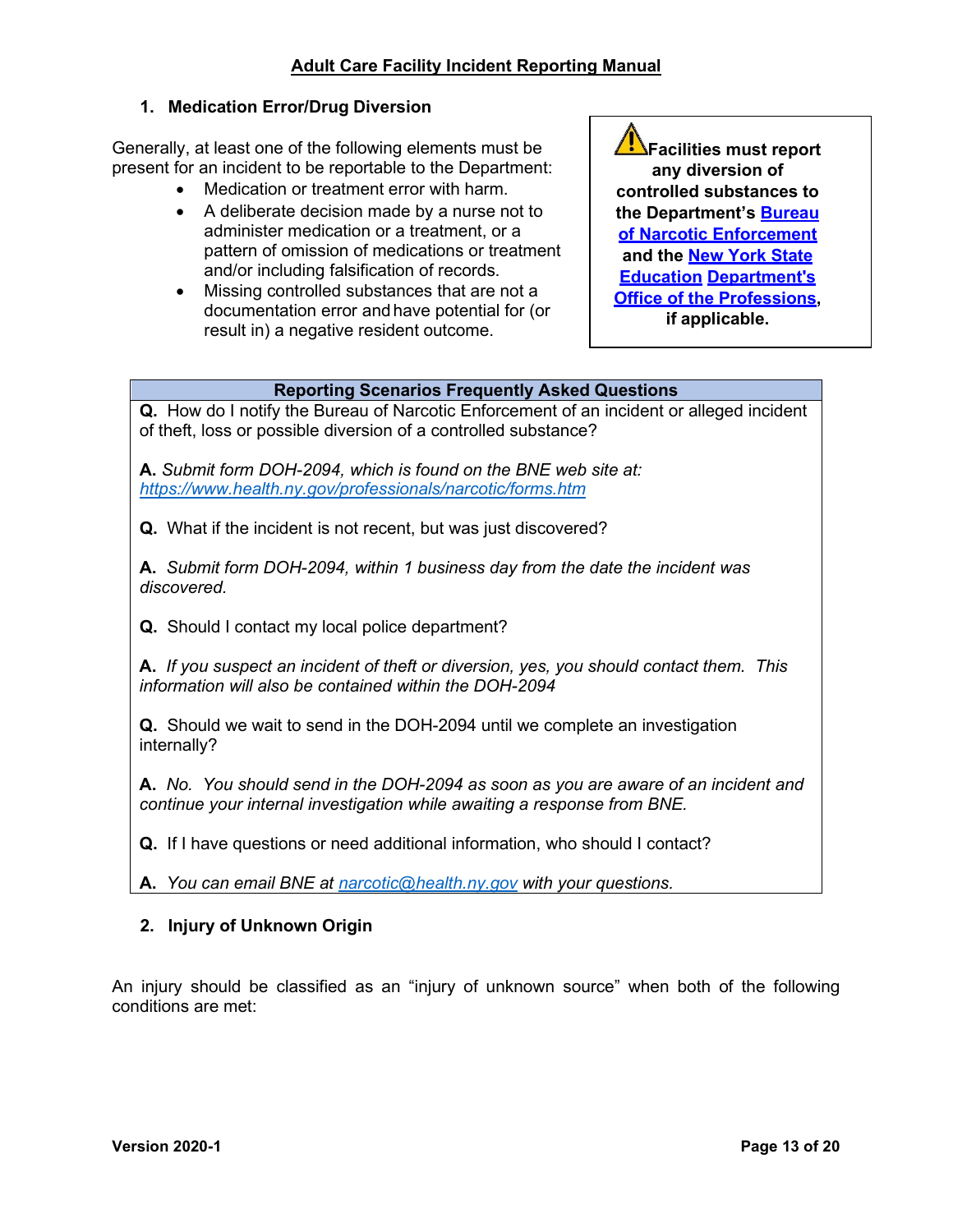- The source of the injury was not observed by any person or the source of the injury could not be explained by the resident; **and**
- The injury is suspicious because the extent or location of the injury, or the location of the injury (e.g., the injury is located in an area not generally vulnerable to trauma), or the number of injuries observed at one particular point in time, or incidences of injuries over time.

The following two elements generally must be present for an incident to be reportable to the Department:

- Injury without known incident and
- Facility unable to rule out abuse or care plan violation.

## **Al**The facility **should seek guidance from the resident's physician if there is an underlying condition that may explain an injury of unknown origin.**

#### **Reporting Scenarios Frequently Asked Questions**

**Q.** A resident is found with bruising to both upper extremities. The resident is not able to be interviewed. Is this reportable?

**A.** *Yes, this is reportable if the facility's preliminary investigation determined that elements of abuse, mistreatment or neglect were present.*

**Q.** A resident is found with a fractured hip of unknown origin. Is this reportable?

**A.** *Yes, if the facility is unable to determine the cause of the fracture; there is a care plan violation; and/or abuse, neglect or mistreatment is not ruled out, this is reportable*.

#### <span id="page-15-0"></span>**3. Burns**

Any instance resulting in a burn to the body surface, must be reported to the Department.

#### **Reporting Scenarios Frequently Asked Questions**

**Q.** An 80-year old male resident is outside smoking. He has oxygen on via nasal cannula. When staff returns, they discover that the resident is red and blistered around the mouth and nose. The resident's beard is burned. Is this reportable?

**A.** *Yes, this is reportable. The resident sustained a superficial partial thickness (superficial second-degree) burn related to an accident.*

**Q.** A resident spills hot coffee on his lap, which results in a blistered area. Is this reportable?

**A.** *Yes, this is reportable. The resident sustained a burn related to an accident*.

**Q.** A resident develops a red blistered area after application of a hot pack or curling iron. Is this reportable?

**A.** *Yes, this is reportable. The resident sustained a burn related to an accident.*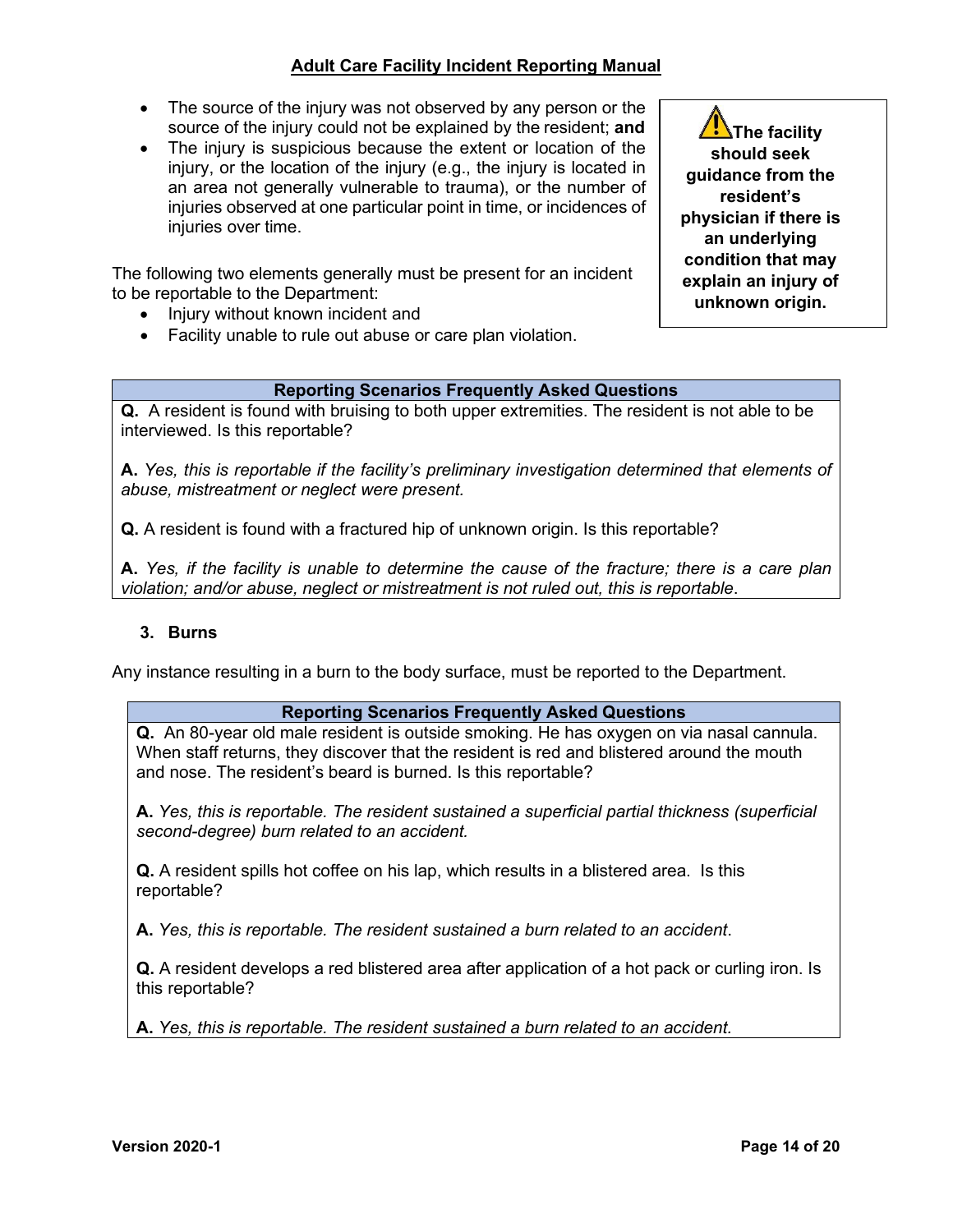## <span id="page-16-0"></span>**4. Attempted Suicide or Death or Injury Related to Suicide, Restraints, Equipment or Death Related to Fall**

At least one of the following elements must be present for an incident to be reportable to the Department:

- Resident attempt at suicide.
- A death occurred that is reportable to law enforcement as unexplained or suspicious.
- A death related to an accident.
- An incident or accident related to entrapment or use of equipment.

## **Reporting Scenarios Frequently Asked Questions**

**Q.** Resident A identifies they tried to commit suicide or witnessed another resident try to commit suicide, but there is no evidence of such. Is this reportable?

**A.** *Yes, this is reportable. All suicides and suicide attempts are reportable. Resident's report of a suicide attempt with/without evidence of a suicide attempt is reportable.*

**Q**. A resident was stopped in the act of attempting to commit suicide and all injuries were avoided. Is this reportable?

**A.** *Yes, all suicides and suicide attempts must be reported.*

**Q.** Staff are observed using a restraint on a resident, but the resident is not injured. Is this reportable?

**A.** *Yes, this is reportable with or without injury. Restraints are considered abuse. See Regulation referring to restraints [487.2(d)(1) and 488.2(c)(1)]*.

**Q.** A resident falls but does not appear to be injured. A few days later, the resident complains of pain in the area of the body affected by the fall. , is this reportable?

**A.** *Yes, this is reportable, even if the injury or pain was not evident at the time of the fall.*

**Q.** A resident, with an approved enabling device on their bed, becomes entrapped. Staff safely assist the resident and no injuries are sustained. Is this reportable?

**A.** *Yes, the entrapment must be reported.*

**Q.** A resident using a chair equipped with an enabling device falls and is injured. Is this reportable?

**A.** *Yes, any injury related to the use of equipment is reportable.*

**Q.** Resident A falls while walking to communal dining and EMS is called and assesses the resident. They find no injuries and allow the resident to continue to the dining room. Should this be reported?

**A.** *Yes, this is reportable because EMS has completed an assessment, even if the resident is not transported to the hospital this must still be reported.*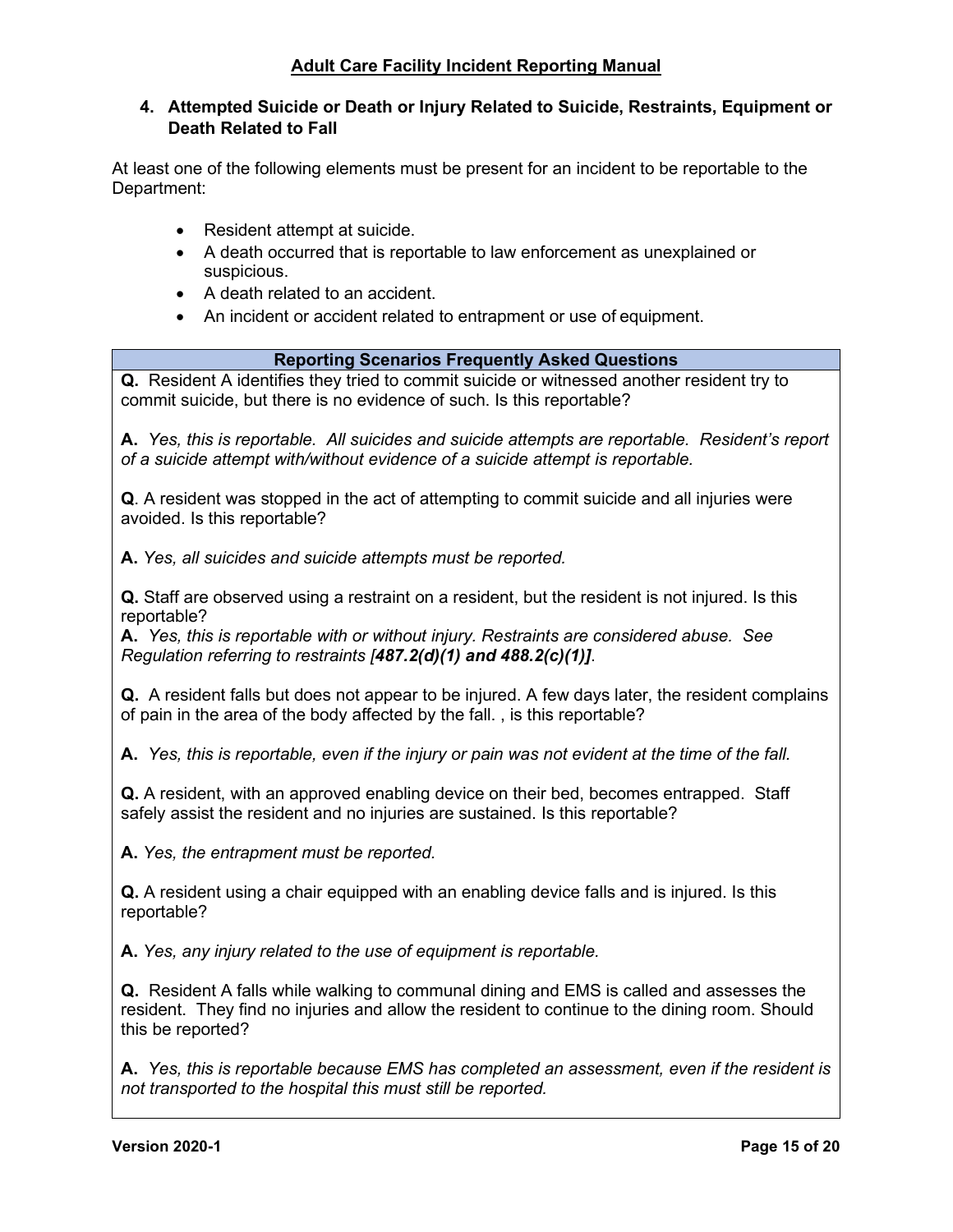## <span id="page-17-0"></span>**5. Elopement (absent from the facility)**

When a resident is absent from a facility and the resident's whereabout are unknown for more than 24 hours, the facility must:

- Immediately notify the resident's next of kin or representative;
- Immediately notify the appropriate law enforcement agency;
- Notify the appropriate regional office of the department on the first available working day; and
- Send a copy of the Incident Report to the appropriate regional office of the department within five working days.

#### **Reporting Scenarios Frequently Asked Questions**

**Q.** A facility receives a call from the local hospital stating that one of the facility's residents was brought to the hospital after being found by the police. A review of the facility's records shows that the resident was last observed during the nightly medical pass (5 p.m.). The facility did not know the resident was missing until notification from the hospital at 7:00 p.m. the following day. Is this reportable?

**A.** *Yes, this is reportable. The fact that the facility did not initiate a search because they did not know the resident was missing does not relieve the facility of its responsibility to report. If a resident is missing from the building for more than 24 hours, it is reportable.*

**Q.** A resident is sent to an outside physician's office with staff. While there, the resident leaves the office building, undetected by staff but is found unharmed at the facility approximately 4 hours later. Is this reportable?

**A.** *No, this is not reportable. While staff had a responsibility to assure that the resident was supervised and safely returned to the facility, the resident was not absent from the facility, with their whereabouts unknown, for more than 24 hours.*

**Q.** A resident leaves the facility at 9:00 a.m. to spend the day with family. The facility identifies that the resident is not in their room at 8:00 p.m. and confirms that the resident has not returned to the facility. Calls to the resident's family go unanswered. The resident is still not back by 9:00 a.m. the following day and attempts to reach the family are still unsuccessful. Is this reportable?

**A.** Yes, although the facility knows that the resident left to spend the day with family, the residents whereabout have been unknown for more than 24 hours. This is reportable.

## <span id="page-17-1"></span>**D. Disaster and Emergency Planning**

Pursuant to 18 NYCRR §487.12(j) and §488.12(l), any time there is a work stoppage, a fire within the facility, failure of any one of the fire prevention or detection systems, lack of hot water, interruption or shut-off of essential services or any circumstances necessitating the implementation of the disaster and emergency plan, the department shall be notified by the next business day.

## <span id="page-17-2"></span>**1. Loss of Essential Services**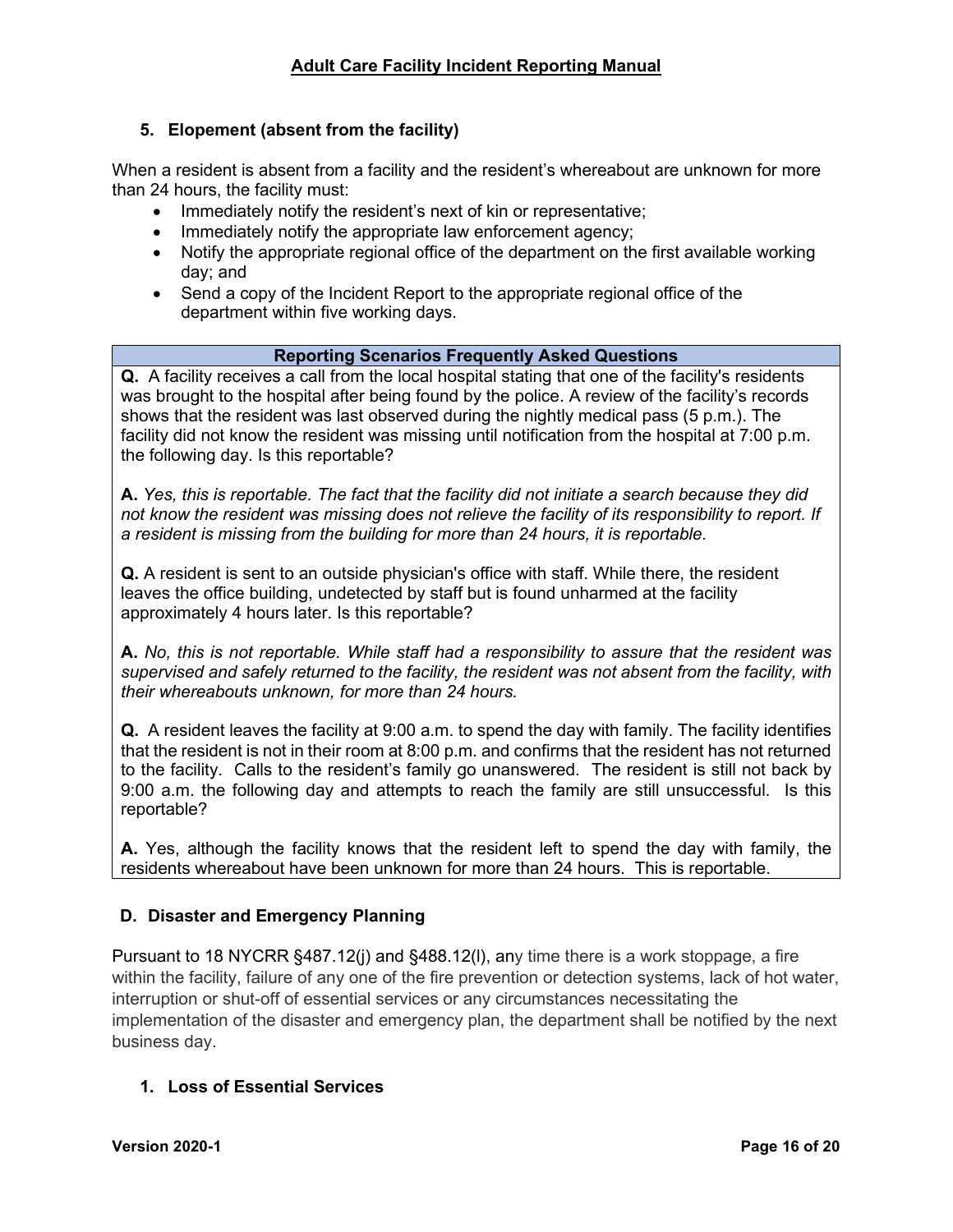The facility must report any interruption or shut-off of essential services, which may include (but is not limited to) services fortelephones, electricity, heat, air conditioning, and hot water, to the appropriate regional office by the next business day.

## <span id="page-18-0"></span>**2. Fire**

The facility must report a fire within the facility, or a failure of any fire prevention or detection system, to the appropriate regional office by the next business day.

## **3. Circumstances Necessitating the Disaster and Emergency Plan**

The facility must report any circumstances that require the facility to implement its disaster and emergency plan, which may include, for example, responses to bomb threats, emergency evacuations, storm damage and flooded areas. Such information must be reported to the appropriate regional office by the next business day.

**Please see Page 4 of this manual for directions on additional reporting requirements in an emergency and/or disaster that occurs on nights, weekends, or holidays.**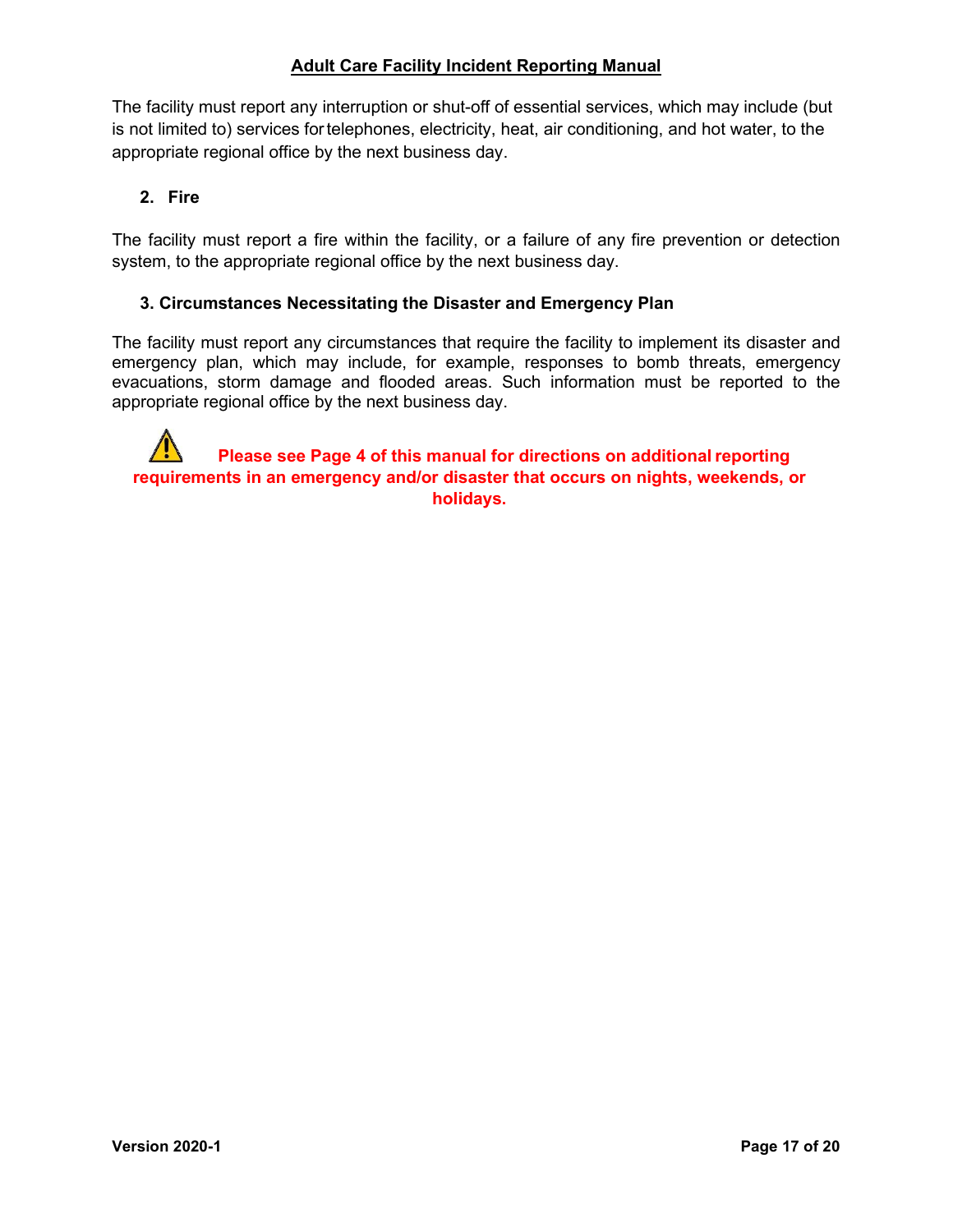## <span id="page-19-0"></span>**Section III: HCS Incident Reporting Instructions**

ACF incidents must be reported through the Health Commerce System (HCS). Incidents may be reported 24 hours a day, seven days a week. All incidents reported are considered confidential. If the facility loses internet access, the incident may be reported through the Adult Care Facility Complaint/Intake Program at 866-893-6772. If a report is taken by phone, it is not necessary to report again via the HCS. However, the ACF will be required to ensure inclusion of such report in the chronological listing of ACF incidents.

Effective **January 1, 2021** ACFs are required to submit such reports via the Health Commerce System (HCS), Health Electronic Response Data System (HERDS) Application.

## <span id="page-19-1"></span>**A. Managing HCS Accounts**

The Facility's HCS Coordinator has the responsibility and authority to request and manage HCS accounts and manage roles in the Communications Directory. Changes can be made through the *Coordinator's Update Tool* under *My Applications.*

| <b>Function</b>                                            | Incident<br>Reporter | Operator | Administrator | Incident Report<br>Designee* |
|------------------------------------------------------------|----------------------|----------|---------------|------------------------------|
| Enters data into the electronic<br>Incident Report         | <b>Yes</b>           | Yes      | Yes           | Yes                          |
| Complete the Attestation and<br>Submit the Incident Report | <b>No</b>            | Yes      | Yes           | Yes                          |

**\***The Incident Report Designee shall be designated by the Operator and/or Administrator and thereby authorized to, in their absence and on their behalf, complete the Attestation and submit the report to the Department. This does not exempt the Administrator from reviewing, addressing and being familiar with all reports submitted to the Department.

## <span id="page-19-2"></span>**B. Completing a Report:**

To complete a report, the Incident Reporter, Operator, Administrator, and/or Incident Report Designee must:

- 1. Log into the Health Commerce System: [https://commerce.health.state.ny.us](https://commerce.health.state.ny.us/)
- 2. Go to: HERDS which is in the "My Applications" list Note: HERDS can be added to My Applications list by clicking on "My Contents"; "All Applications": Letter "H": clicking on the green "+" sign across from the HERDS application.
- 3. Click on Data Entry
- 4. Select ACF Incident Reporting on the Activity dropdown
- 5. Select either:
	- a. "Add New Incident Entity" which will add a new incident, or
	- b. Use the dropdown for "Data Entity Name" to edit an existing incident
- 6. When entering a new incident enter:
	- a. Date of Incident
	- b. Time of Incident Hour; Minute; AM/PM
	- c. Click Add
- 7. On the Next screen enter:
	- a. All fields with a red asterisk \* which must be entered,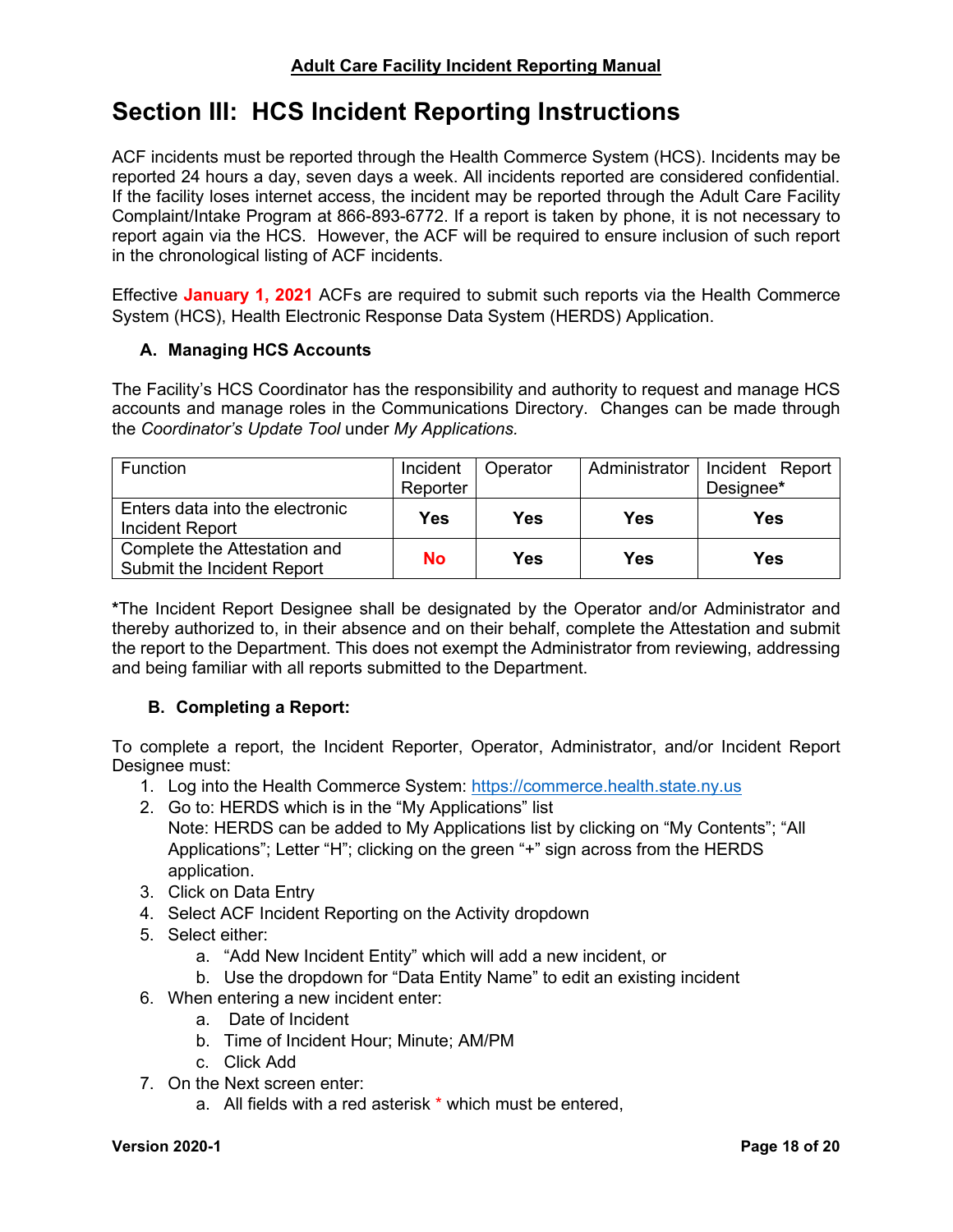- b. All other fields should be entered related to the incident
- 8. Click "Save All", and resolve any information/errors as referenced on the screen
- 9. Click "Review and Submit" Note: this does **not** submit the report to the Department.

If the report is being completed by the Incident Reporter, this individual does **not** have a submitter role. They must notify appropriate personnel of the pending Incident Report for submission. The Operator/Administrator/Incident Report Designee would refer to "Submitting a Report" for further guidance.

If the report is being completed by ACF staff with the submitter role (admin/operator/designee), they may continue to complete the Attestation and click the "Submit Data" key to submit the data to the Department. A confirmation message of "**Data has been successfully submitted**" will appear.

## <span id="page-20-0"></span>**C. Submitting a Report:**

To submit a report, the Operator, Administrator or Incident Report Designee must:

- 1. Log into the Health Commerce System: [https://commerce.health.state.ny.us](https://commerce.health.state.ny.us/)
- 2. Go to: HERDS which is in My Applications list
- **Note:** HERDS can be added to My Applications list by clicking on "My Contents"; "All Applications"; Letter "H"; clicking on the green "+" sign across from the HERDS application.
- 3. Click on Data Entry
- 4. Select ACF Incident Reporting on the Activity dropdown
- 5. Use the dropdown for "Data Entity Name" to edit an existing incident
- 6. Click "Save All", and resolve any information/errors as referenced on the screen
- 7. Click "Review and Submit" **Note:** this does **not** submit the report to the Department.
- 8. Review the data for accuracy and address any potential issues.
- 9. Complete the Attestation
- 10. Click "Submit Data" A confirmation message of "**Data has been successfully submitted**" will appear.

Do not edit or enter additional information. The Department will not be alerted to any edits or additional information for 24 hours after the edit or additional information was entered (and will notbe able to view the new information). Any changes or additions to the information should be provided through the Regional Office of the Department.

## <span id="page-20-1"></span>**D. Resident Comment**

Operators are required to include a Resident Comment providing the resident's description of the incident for all incidents reported, unless the resident objects or declines. If the Resident has objected/declined to provide a Resident Comment, this can be reported in the electronic Incident Reporting Process described above by selecting "no". The ACF must obtain a signed notification from the resident documenting their objection/declination. This does not need to be submitted to the Department but must be maintained at the ACF.